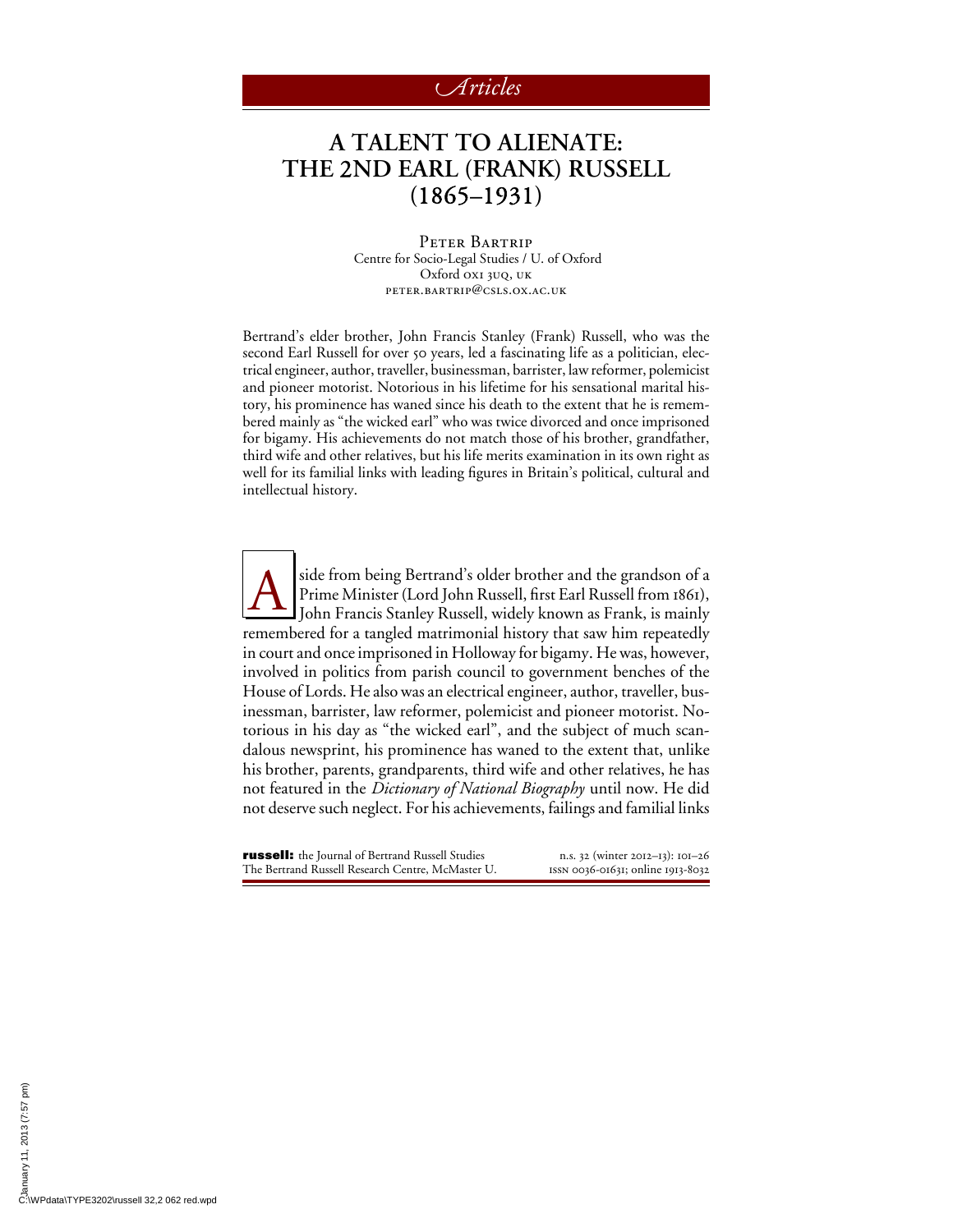with Bertrand, Frank's life is worthy of examination.<sup>1</sup>

The starting point for such an examination is Frank's lengthy and engaging autobiography. He wrote *My Life and Adventures*, a volume George Bernard Shaw read with "unflagging interest", before attaining the peak of his political career in Ramsay MacDonald's second Labour Government (1929–31).<sup>2</sup> The book therefore supplies an incomplete picture of Frank's life. In some ways candid for its time, the book also is selective and self-serving, especially in its coverage of the author's marital history. Among other things, his second divorce and third, disastrous marriage go unmentioned. He ignores his inveterate womanizing and the eight step-children he acquired through his second and third marriages. Neither is Frank's recall of dates and events always reliable.

The bare facts of Frank's early years will be familiar to Russell scholars. Their childhood together has been described by Bertrand in his autobiography and by his biographers, particularly Caroline Moorehead and Ray Monk.<sup>3</sup> Scholars also have scrutinized Frank's marital history.<sup>4</sup> Nevertheless, in the interest of completeness, this article revisits Frank's early years and his three marriages.

Frank was born on 12 August 1865 at Alderley Park in Cheshire, the family seat of the aristocratic Stanley family since the eighteenth century. He was the eldest of the three children of John Russell, Viscount Amberley (1842–1876) and his wife, Kate (1842–1874), daughter of the second Baron Stanley of Alderley. The Amberleys were an unconventional couple who mixed with some of the foremost Victorian iconoclasts, including John Stuart Mill, Helen Taylor and Elizabeth Garrett Anderson. The viscount had possessed firm religious convictions in youth but lost his faith in the 1860s, as did his wife.<sup>5</sup> Both Amberleys

(Basingstoke: Macmillan, 1999), pp. 140–63. <sup>5</sup>

Stefan Andersson, "Religion in the Russell Family", *Russell* 13 (1993): 117–49.

<sup>&</sup>lt;sup>1</sup> George Santayana, *Persons and Places* (London: Constable, 1944), p. 308. Omission from the *DNB* will soon be rectified as Frank will be included in an online release of lives of significance in the history of motoring. The present article is an expanded version of the forthcoming (2013) *Oxford DNB* entry.

<sup>&</sup>lt;sup>2</sup> (London: Cassell, 1923). G. B. Shaw to Frank Russell, 11 April 1923, RA1 710.055829.<br><sup>3</sup> *Auto*., 3 vols.; Monk, 2 vols.; Moorehead.

See Gail Savage, " '… Equality from the Masculine Point of View …': the 2nd Earl Russell and Divorce Law Reform in England", *Russell* 16 (1996): 67–84; Ann Sumner Holmes, " 'Don't Frighten the Horses': the Russell Divorce Case", in G. Robb and N. Erber, eds., *Disorder in the Court: Trials and Sexual Conflict at the Turn of the Century*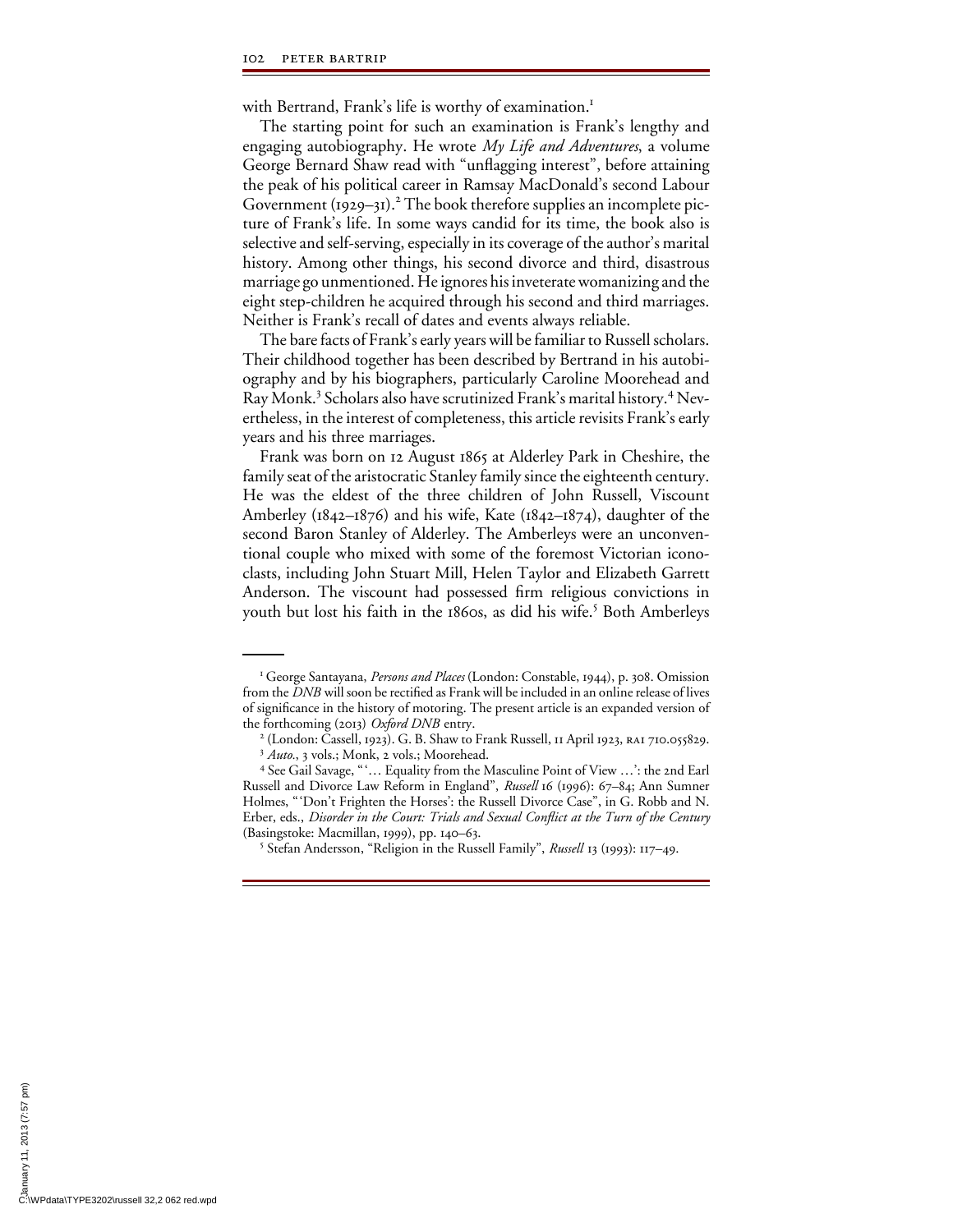advocated birth control, feminism, radical political reform and free love, and practised what they preached. As Bertrand wrote, Frank's consumptive tutor, Douglas Spalding, was invited to share the viscountess's bed because the Amberleys thought that though he should remain childless, it was unfair that he should stay celibate. <sup>6</sup> The couple suffered socially and politically for their unorthodoxy. The viscount, for example, lost his short but promising parliamentary career.<sup>7</sup> In his last years he worked on a comparative study of the leading world religions. The resulting work, the inordinately long and unutterably dull *An Analysis of Religious Belief* (1876), was published posthumously and argued that religion is a human construct rather than divine revelation.

Frank was nearly seven years old at the time of Bertrand's birth in 1872. A sister, Rachel Lucretia, had followed in 1868 (her twin was stillborn). Until 1870 the Amberleys and their two children lived at Rodborough, an "enormous" house near Stroud in Gloucestershire that belonged to the first Earl Russell.<sup>8</sup> When, to the viscount's chagrin, the house was sold, they moved to Ravenscroft (now Cleddon Hall), an isolated property high above the Wye Valley about one mile from Trellech.<sup>9</sup>

At Ravenscroft Frank was brought up under a permissive regime that allowed him to do much as he pleased, from clambering over the roof of the house to roaming the countryside on horseback or barefoot and stealing apples from neighbouring farmers. His father was not averse to the infliction of corporal punishment but on his seventh birthday Frank was permitted to do exactly as he wished all day. He used his freedom to purchase a quantity of treacle which he consumed and shortly afterwards regurgitated. In line with his parents' democratic ideals Frank played with the servants' children "on terms of complete equality". While his parents were alive he never went to church and never had "the name of

<sup>6</sup> *Auto*. 1: 17. Curiously, Bertrand does not identify Spalding by name but provides a clear guide to his identification. Spalding was an animal behaviourist who conducted pioneer work on imprinting. See J. B. S. Haldane, "Introducing Douglas Spalding", *British Journal of Animal Behaviour* 2 (1954): 1. <sup>7</sup> *Auto*. 1: 15; Russell and P. Russell, eds., *The Amberley Papers*, 2 vols. (London: Ho-

garth P., 1937), 2: Chap. 11; Monk 1: 7–8. <sup>8</sup>

<sup>&</sup>lt;sup>8</sup> Rodborough was destroyed by fire in 1906. A more modest house built on the site incorporated some of the surviving architectural features. See *Victoria County History of Gloucester* 11 (1976): 221-4.

For the history of Ravenscroft/Cleddon Hall, see Sheila Turcon, "Russell's Homes: Ravenscroft", *Bertrand Russell Society Bulletin*, no. 145 (summer 2011): 11–13.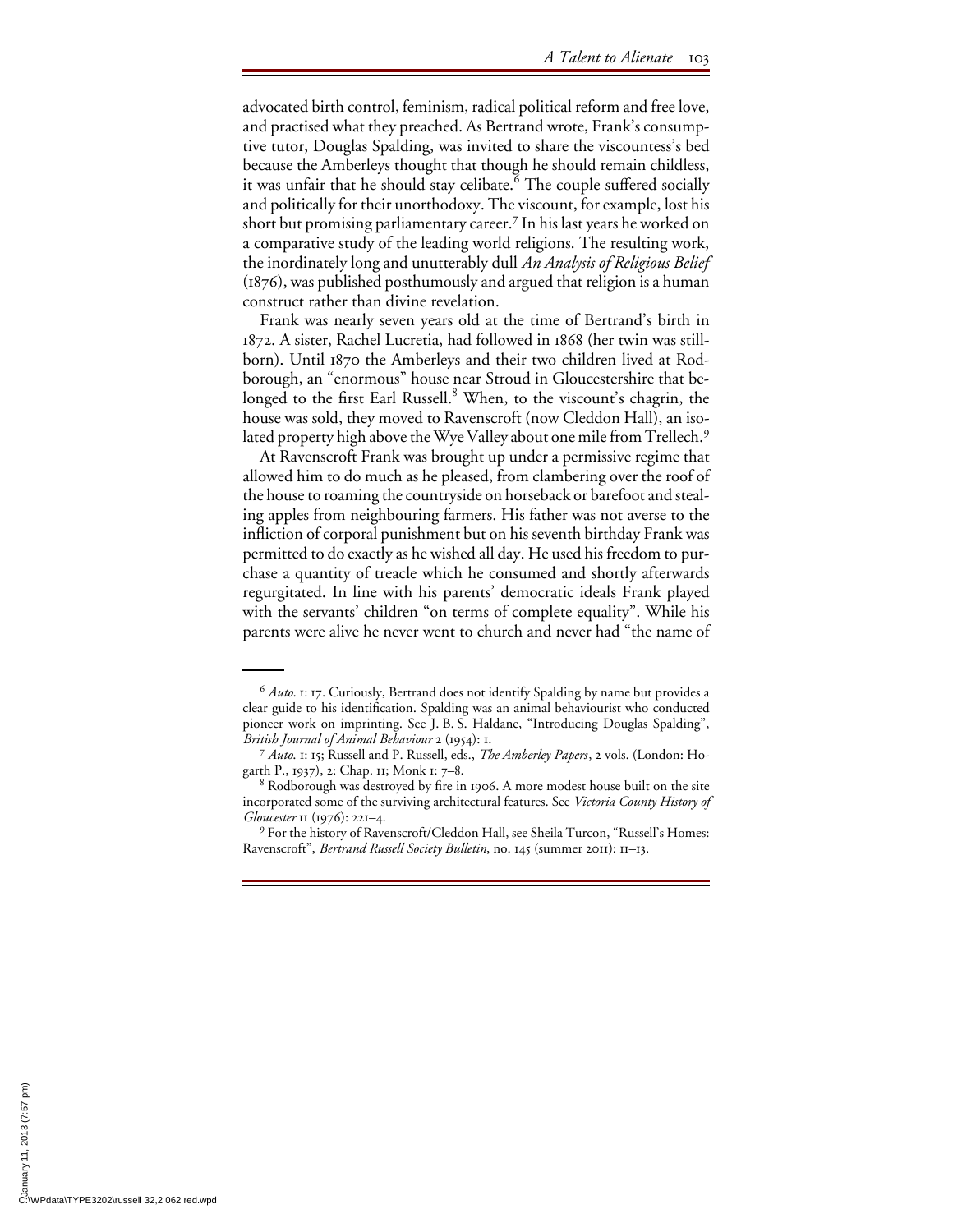God inflicted upon" him.<sup>10</sup>

In his autobiography Bertrand notes that Frank gave his parents "considerable trouble". His mother "understood him" because his character was that of the Stanleys, but Monk maintains that Frank's wildness was the "chief blot" on the Amberleys' "otherwise serene family life" (Monk 1: 8). The verdict of the wider family was damning. Dubbed "from the first as a limb of Satan", one maternal aunt thought him "a very naughty boy". His maternal grandmother viewed him as "an unwashed, ill-bred, impertinent little child dressed in rags"(*My Life*, p. 22; *Auto*. 1: 26).

In 1871, when Frank was medically diagnosed as having a brain too large for his body, a ban on serious reading and study was prescribed (Robson, p. 5). But his early education, mainly supplied by a succession of governesses and tutors, was not entirely neglected. By the age of eight he had read the complete works of Sir Walter Scott for pleasure, mastered German (by virtue of German nannies and governesses) and acquired the beginnings of a lifelong interest in science and engineering that he nurtured by attending the Royal Society's child lectures. Shortly after his eighth birthday he made a start on Greek (*My Life*, pp. 15, 17, 22, 52).

In 1874, after a long period abroad with his family, Frank contracted diphtheria. Treated by Garrett Anderson and nursed by his mother and Aunt Maude Stanley, he recovered. But his mother and sister succumbed to the disease within five days of each other in late June and early July. Both were buried in the garden at Ravenscroft. Little more than eighteen months later Viscount Amberley joined them after he died of bronchitis, on 9 January 1876, following a death-bed scene of sobbing, resignation and farewells that would not have been out of place in a Dickens novel. All three coffins were later removed to the Russell family vault at Chenies in Buckinghamshire. In his autobiography Frank expressed the earnest wish that his remains should avoid the same fate—as they did.<sup>11</sup>

The Viscount left instructions for two guardians to bring up his sons as agnostics. But the sick and (in Frank's opinion) "sinister" Spalding and T. J. Sanderson (later Cobden-Sanderson), a friend of Amberley

<sup>&</sup>lt;sup>10</sup> *My Life*, pp. 4, 12, 22–3; Ann Robson, "Bertrand Russell and His Godless Parents", *Russell*, o.s. no. 7 (autumn 1972): 3–9.

<sup>&</sup>lt;sup>*II</sup> Amberley Papers* 2: 576; *My Life*, pp. 27–9. See J. A. Froude, "Cheneys and the</sup> House of Russell", in *Short Studies on Great Subjects*, 4 vols. (London: Longmans, 1883), 4: 335–76.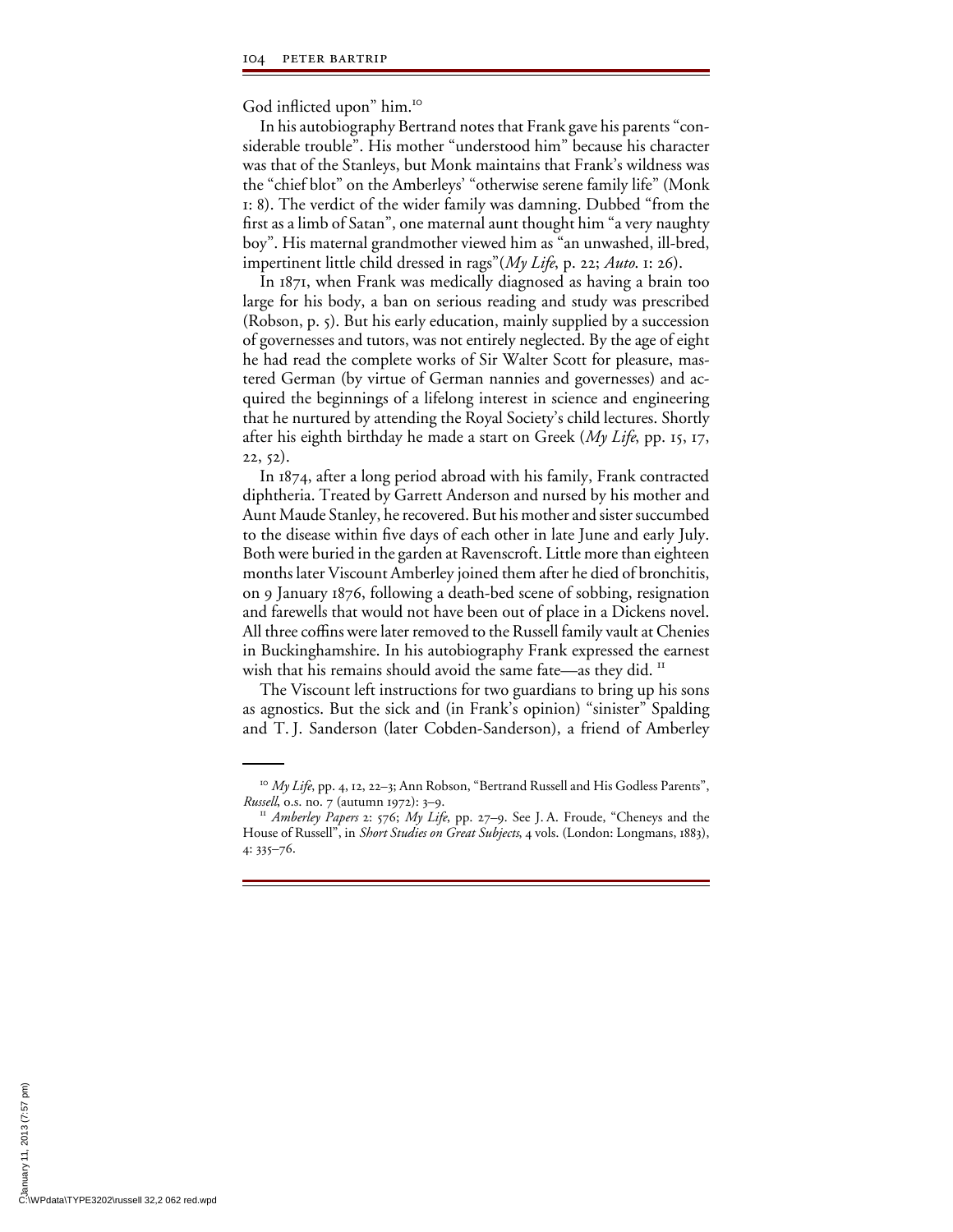since their days together at Cambridge, never took custody of the boys. Instead, the Russell family appealed successfully to the Court of Chancery to have Frank and Bertrand placed in the care of the viscount's parents: the octogenarian first Earl Russell, his sexagenarian wife and two of their adult children (Rollo and Agatha) at Pembroke Lodge in Richmond, Surrey.<sup>12</sup>

Pembroke Lodge was a "grace and favour" property in the gift of Queen Victoria. Its atmosphere of hushed tones, formality, moral rectitude and piety could hardly have contrasted more with the permissiveness that prevailed at Ravenscroft. A childhood friend of Frank and Bertrand thought it "an unsuitable place … for children to be brought up in."13 George Bernard Shaw was incredulous that Frank never murdered Uncle Rollo and incinerated the Lodge.<sup>14</sup> Certainly, Frank, who was required to dress tidily, behave "nicely" and attend church, hated his time there. Far from being free to do as he liked, he was under constant supervision and never allowed out alone for fear of moral or physical contagion (*My Life*, p. 34). Bertrand adjusted to the restrictions imposed upon him at Pembroke Lodge by escaping into an inner world of the mind and imagination (Monk 1: 19–20). But Frank, who was largely kept away from his brother because he was considered a malign influence, saw Bertrand's apparent acceptance of his circumstances as evidence that he had become "an unendurable little prig" (*My Life*, p. 34). Frank's more assertive character led him to rebel. While the family was lodging in Broadstairs for the sake of the first Earl's health, he twice attempted to flee his "nightmare", once stealing money from his grandmother to fund his failed escape (*My Life*, pp. 37–8).

In 1878, when Frank was twelve, his family dispatched him to the Reverend R. S. Tabor's Church of England school in Cheam which Randolph Churchill had earlier attended. In May 1878, shortly after he arrived there, his grandfather died and Frank became the second Earl Russell. Frank had mixed views about his school, which was run mainly by the "unctuous and pious" Tabor assisted by his "rather sharp son". Its fees were high but Tabor's offered good food (unlike the fare at Pem-

<sup>12</sup> *My Life*, pp. 24, 29–30; Monk 1: 14–15; *Auto*. 1: 17–19. For the history of Pembroke Lodge, see Turcon, "Russell's Homes: Pembroke Lodge", *Bertrand Russell Society Bulletin*,

no. 146 (spring 2012): 3–8.<br><sup>13</sup> Annabel Huth Jackson, *A Victorian Childhood* (London: Methuen, 1932), p. 62.<br><sup>14</sup> Shaw to Frank Russell, 11 April 1923, RA1 710.055829.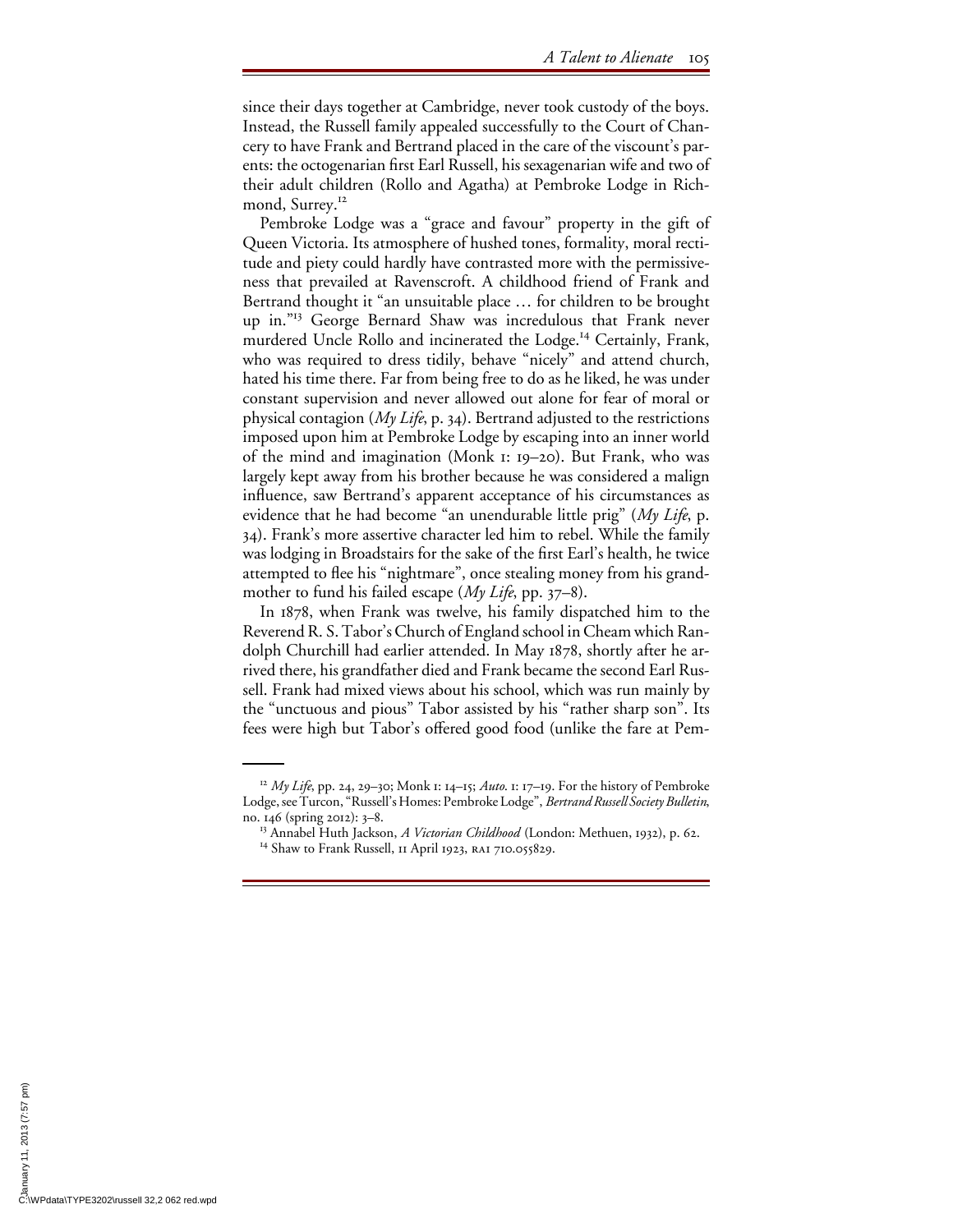broke Lodge) and facilities that included a gymnasium, sports field, swimming pool and woodwork room. Frank, not a natural team player, was a poor cricketer and hated football but he did learn to swim. His particular pleasure was wood-turning at which he became adept, producing chessmen, hollow eggs and other items. Generally, however, he did not much enjoy Tabor's.15 More to his liking was Winchester College, the ancient public school he attended between 1879 and 1883, and to which he devotes three enthusiastic chapters of his autobiography. He loved the school's traditions, communal atmosphere, and the physical and intellectual freedom it offered (*My Life*, p. 88).

Frank went up to Balliol College, Oxford in October 1883. He never graduated but his time there (little more than eighteen months) was quite the happiest" of his life. According to Frank, he voluntarily withdrew from the university in May 1885 after the celebrated Master of Balliol, Benjamin Jowett, accused him of "disgusting conduct in writing some scandalous letter". Jowett would not produce the letter; he could not because, as later became evident, he never saw it himself and it may never have existed (*My Life*, pp. 99, 107, 109–10). Frank furiously denied any wrongdoing and refused even the light punishment of a month's rustication that Jowett initially proposed. According to Frank's first wife, Uncle Rollo advised his nephew that his best escape from disgrace was to blow his brains out.<sup>16</sup> Jowett did not go this far but a year after the event he refused to readmit Frank to Balliol and urged him not to apply for admission to another college, either in Oxford or Cambridge, on the grounds that an "application would lead to enquiries and if enquiries are made to a refusal". Instead, he recommended a long spell of foreign travel in the course of which people might forget "the unfortunate circumstances in which you have been placed".17

George Santayana claimed that Frank's published account of the circumstances of his departure from Oxford was a fabrication.<sup>18</sup> At best, as Savage remarks, "many aspects" of the incident "remain obscure" (Savage, p. 68). They are likely to remain so, but the core issue was the nature of Frank's relationship with Lionel Johnson, his "dearest friend and the greatest influence in my life" since their Winchester days. Partly because

<sup>&</sup>lt;sup>15</sup> *My Life*, pp. 38–42; *Auto*. 1: p. 27.<br><sup>16</sup> *My Life*, pp. 109, 202; Holmes, p. 143.<br><sup>17</sup> B. Jowett to Frank Russell, 17 and 21 May 1886, RA1 732.<br><sup>18</sup> J. McCormick, *George Santayana: a Biography* (New York: Knopf,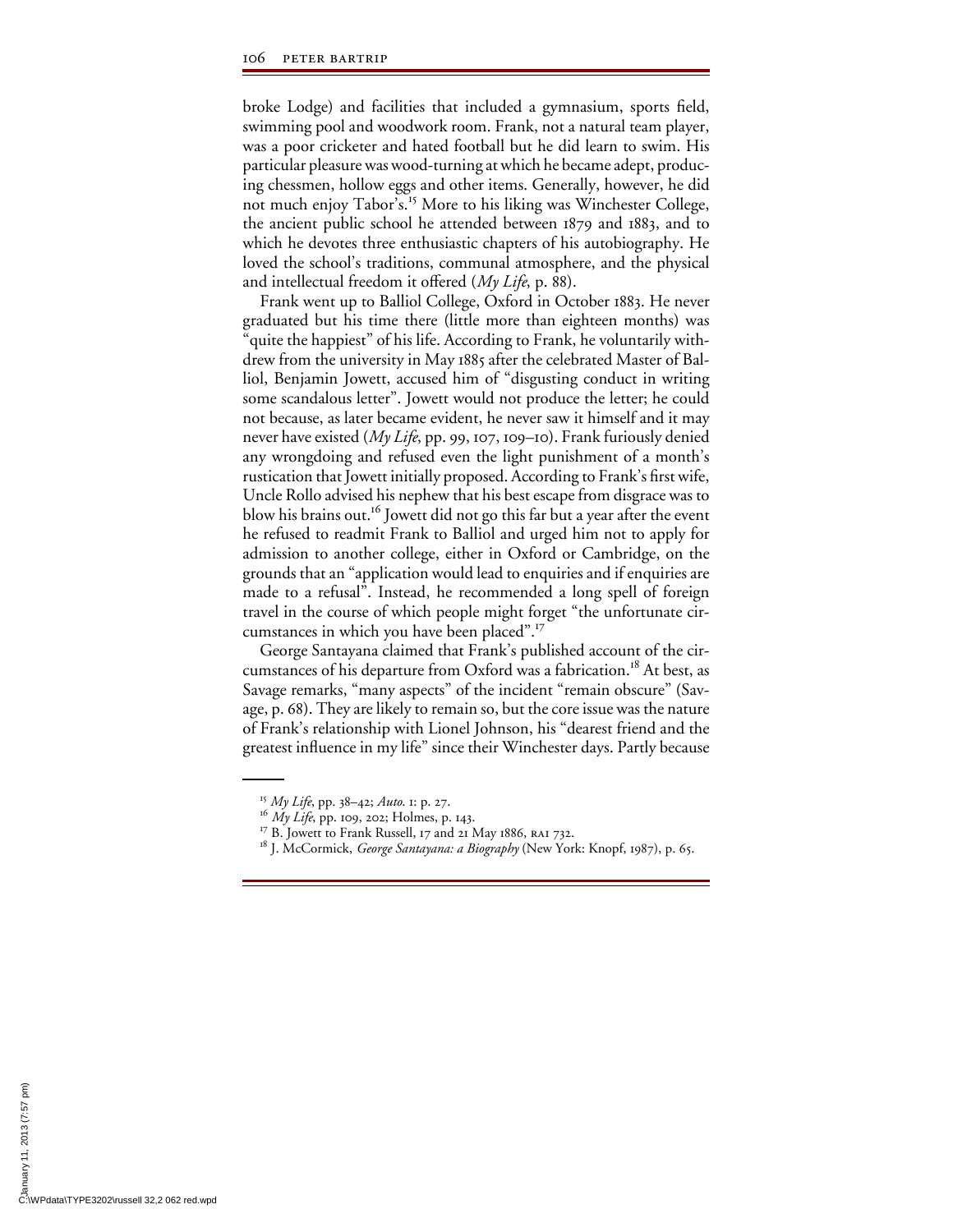he was short and slight, Johnson, who was Frank's junior by seventeen months, looked much younger than his years (Santayana thought him sixteen when he was actually twenty).<sup>19</sup> As a youth Frank likened him to "some young saint in a stained glass window" (*My Life*, p. 90). In the course of a visit to Oxford, Johnson, having missed the last train to London, stayed overnight in Frank's rooms. Jowett considered this arrangement, which was a breach of college rules, inappropriate.<sup>20</sup> In July 1885, in response to a paternal query about whether Frank was a "suitable companion" for Johnson, Jowett replied "in strict confidence" that he thought Russell "a very improper friend". He advised that Johnson's father should "forbid any further acquaintance between his son and Lord Russell".<sup>21</sup>

Frank maintained that he and his accuser were later reconciled (Jowett attended Frank's first wedding in 1890). For his part Jowett was ready to forgive. As early as May 1886 he invited Frank to visit him in Oxford, albeit "not now but at some future time".<sup>22</sup> Furthermore, with Frank in mind he wrote: "I am strongly against the errors of young men being visited upon them several years afterwards if they have changed their ways. With all young persons, man and women alike, there ought I think to be a Statute of Limitations. Let them begin again under brighter auspices and be helped by their friends."23 But Frank avoided Oxford for

<sup>19</sup> Santayana, *Persons and Places*, p. 307; *The Middle Span* (London: Constable, 1947),

p. 62. <sup>20</sup> *My Life*, pp. 72, 89–90. Santayana, *Persons and Places* (New York: Scribner, 1944), pp. 309–10. Johnson (1867–1902) entered New College on a Winchester scholarship in 1886. He went on to become a minor poet and man of letters. A repressed homosexual, he introduced his "great friend", Lord Alfred Douglas (another Wykehamite), to Oscar Wilde. Johnson's life was blighted by alcohol. His death, from a stroke, followed a fall from a bar stool in a Fleet Street public house (Savage, p. 70). See R. K. R. Thornton, "Johnson, Lionel Pigot (1867–1902)", *Oxford Dictionary of National Biography* (Oxford U. P., 2004; online edn., May 2007 [http://www.oxforddnb.com/view/article/34204, accessed 30 June 2012]; G. A. Cevasco, "Douglas, Lord Alfred Bruce (1870–1945)", *Oxford DNB*; online edn., May 2011 [http://www.oxforddnb.com/view/article/32869, accessed 30 June 2012]). 21 Balliol College Archives, Jowett Papers (hereafter bcajp), iv a8/24. Jowett to J.

Ffolliott, 5 July 1885. Frank and Johnson remained friends. Indeed, Frank's "passionate devotion and admiration" remained intact long after Johnson's death. See *Some Winchester Letters of Lionel Johnson* (London: Allen & Unwin, 1919), p. 10. I am grateful to the Editor for information that the anonymous editor of this volume was, in fact, Frank.<br><sup>22</sup> Jowett to Frank Russell, 17 May 1886, RA1 732.<br><sup>23</sup> Jowett to Lady Stanley, 7 Dec. 1891, BCAJP, 1F6/61.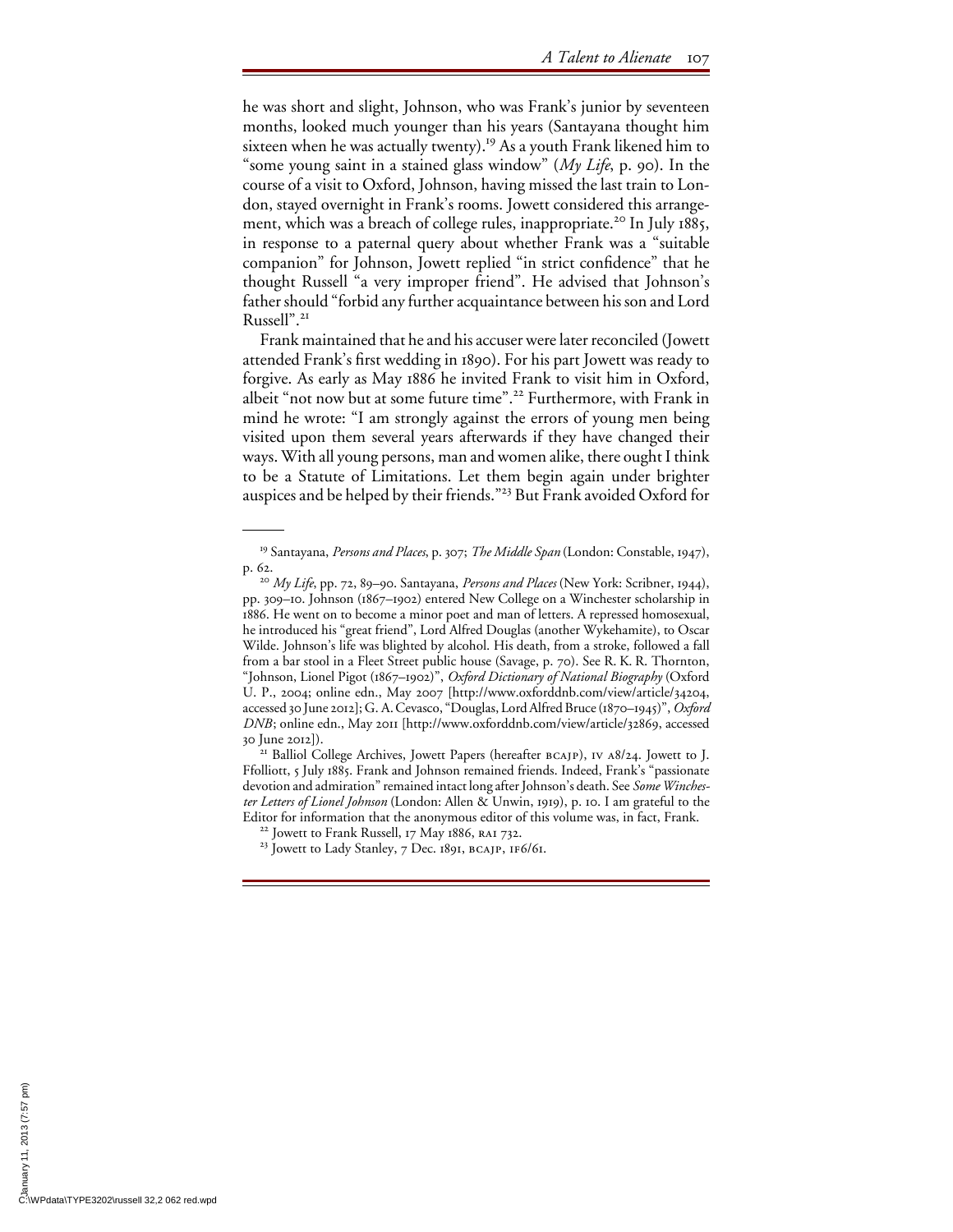years and missed Jowett's funeral, supposedly because of an attack of rheumatism.24 To the end of his life he remained bitter about the circumstances in which his undergraduate career was curtailed.<sup>25</sup> The fact is that Jowett never withdrew his accusation and Frank never escaped the stigma of the so-called "Oxford Incident". His first wife used it against him in matrimonial litigation in the 1890s, when she also alleged that Frank engaged in homosexual practices while married to her.

For about two years after leaving Oxford Frank lived with a tutor in "a little jerry-built semi-detached house" near the Thames in Hampton, Surrey. He named the house "Ferishtah" after Robert Browning's recently published poem, "Ferishtah's Fancies". There, still under age and living on an allowance from his family of £400 per annum, he did little but read, boat on the river and practise shooting his Derringer at bottles in the house (*My Life*, Chap. 15). In this period he did, however, make the first of several extended trips to the USA, travelling throughout much of the country and making the acquaintance of Walt Whitman, whose work Bertrand came to admire, President Cleveland and George Santayana. Frank was the first Englishman Santayana ever met and they became friends. Though favourably impressed by much that he encountered in the usa, Frank took a strong dislike to New York that he did not overcome for decades.

Once he reached the age of twenty-one and gained access to his inheritance, Frank was able to live on a grander scale.<sup>26</sup> In the summer of 1887 he moved to Broom Hall, on the banks of the Thames at Teddington, where he played the young lord and amused himself on his steam yacht, *Royal*. But his lifestyle was not entirely hedonistic. As a youth in the early 1880s he had helped install electricity at Lord Salisbury's ancestral home, Hatfield House, one of the first private houses in England with electric light.27 In the grounds of Broom Hall, he set up with James Swinburne

<sup>&</sup>lt;sup>24</sup> Frank Russell to Sir William Markby, 9 Oct. 1893, bcajp, iid/4/85.<br><sup>25</sup> Santayana, *Persons and Places*, p. 308.<br><sup>26</sup> Bertrand notes that he inherited "some £20,000" when he attained the age of twenty-one. Frank's autobiography supplies no similar information but it seems likely that he came into a similar sum in 1886. Santayana mentions a sum of £15,000 (*Auto*. 1: 82; McCormick, p. 76). In a sworn statement in 1894 Frank declared that he possessed "property principally consisting of land in Ireland" valued at £60,000–£70,000 which yielded an income of some  $\pounds_{3,500}$  a year (The National Archives [hereafter TNA], [77/ 534/16305, Answer to Petition of Alimony, 17 July 1894). <sup>27</sup> *The Times*, 4 and 9 May 1931.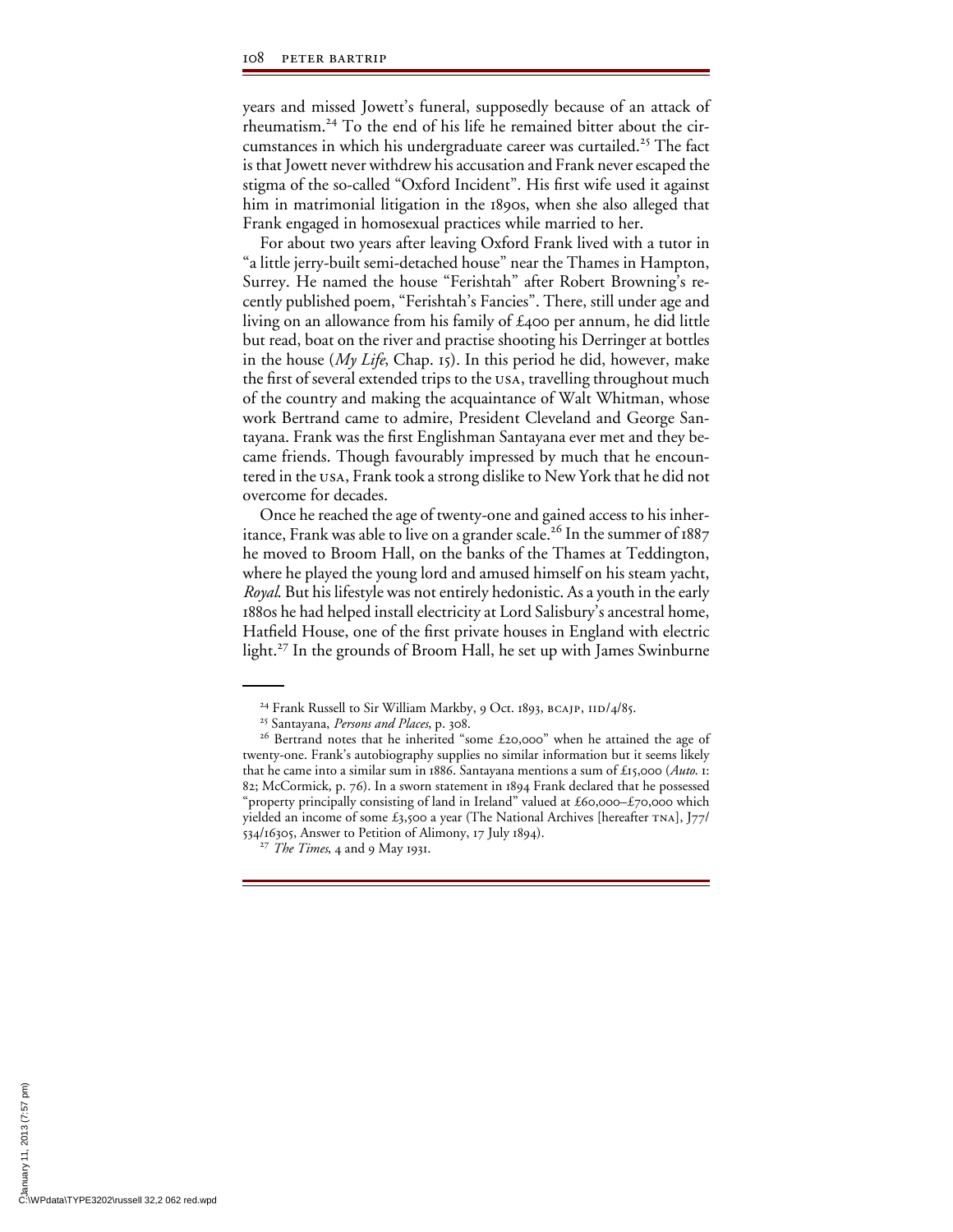an electrical contracting firm. The enterprise did not prosper, but Frank went on to establish his own contracting company with offices and works in London, and a branch in Cambridge. This too foundered, and after three years Frank was forced to abandon the business at considerable financial loss.

Other commercial ventures followed. For many years he was chairman of the marine engineering firm Plenty & Co. of Newbury. He also was associated with the Motor Union Insurance Company, British Union and National Insurance Company, Humber Ltd., Gold & Phoenix Gold Mining, and Thermo Electric Ltd. He was a director of an arms manufacturer but declined the opportunity to serve as chairman of the Great Horseless Carriage Company.<sup>28</sup> Though some of these businesses flourished, at least for a time, and generated large profits, Frank described himself as "bankrupt" in 1921.<sup>29</sup> Bertrand noted that he inherited a title from his brother but "not a penny of money" (*Auto*. 2: 141, 201). It is difficult to say precisely what happened to Frank's wealth but he liked to spend on travel, women, houses, high stakes bridge and motor cars. He also used cocaine, though to what extent is unknown. Most significant, perhaps, he was "very much impoverished with the enormous expenses of … litigation", not all of it matrimonial, to which he was "addicted".<sup>30</sup>

Frank met his first wife, Mabel Edith Scott (1869–1908), in 1889, apparently after her mother, the divorcee and adventuress, Lady Selina Scott, had targeted him as a suitable marriage prospect. Frank later described her ladyship as "by instinct a blackmailer and preyer upon men" whose plan from the first was to extract money from him  $(My \text{ Life}, p$ . 160). But initially he was, according to Santayana, romantically attracted to the mother rather than the daughter.<sup>31</sup> The trio first met when the Scotts visited Broom Hall on a pretext. A tour of house and grounds led to trips on Frank's launch, visits to the Scotts' residence at Walton-on-Thames, and a contract to supply their house with electricity. Though

<sup>&</sup>lt;sup>28</sup> My Life, Chap. 32; K. Usborne, "Elizabeth": the Author of "Elizabeth and her Ger*man Garden*" (London: Bodley Head, 1986), p. 196.<br><sup>29</sup> Frank Russell to Russell, 27 Jan 1921, RA1 730.<br><sup>30</sup> *My Life*, p. 299; Usborne, pp. 196, 209, 212–13, 222. One of his lesser known actions

was an unsuccessful slander suit against a Kendrick Murray. The defendant convinced a jury that he had not accused Earl Russell of being a serial bankrupt or of having been prosecuted for non-payment of hotel bills. See *Daily Express*, 15 June 1914. 31 Santayana, *People and Places*, pp. 316–17.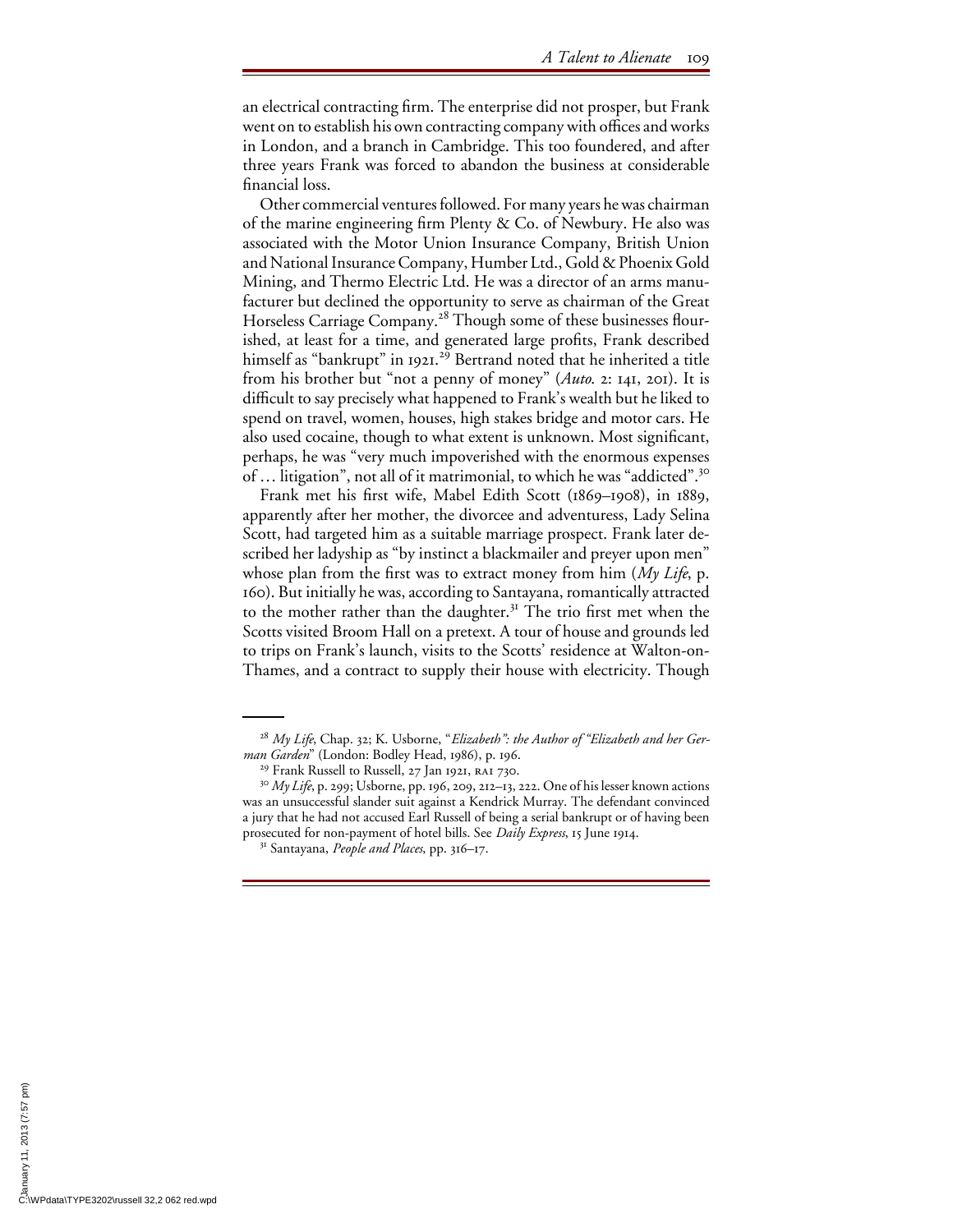warned off by his relations and doubtful himself that he had chosen wisely, Frank was in love (*My Life*, pp. 156–8). After a short engagement the couple married on 6 February 1890, five days after Mabel's 21st birthday. Following a honeymoon in Torquay they moved into a rented house at 48 Eaton Square in Belgravia, while Frank made ready the projected marital home, Amberley Cottage, on his beloved Thames near Maidenhead in Berkshire. This house, which later burned down and was rebuilt, was the first of two dwellings that Frank had a hand in designing. Both have been described as monuments to ugliness, though to Frank they were architectural perfection.<sup>32</sup>

Mabel never lived at Amberley Cottage and never even visited it, for she and Frank rapidly discovered that they were incompatible. On 6 May, exactly three months after her wedding, she left her husband. An attempted reconciliation lasted only one week. Some ten years of litigation followed. Mabel made the first move when in November 1890 she petitioned for a judicial separation on the grounds of Frank's physical and mental cruelty. Some of her many allegations, for example that he terrified her by driving up and down hills in a pony carriage when the roads were wet, or forced her to stay by his side while he prepared his accounts, were ludicrous. But others, involving violent and abusive behaviour, carried more substance.

For Frank, the most damaging claim concerned the nature of his relationship with Herbert Roberts, head mathematics master at Bath College, whom he had known since 1884. Mabel's counsel stated that in the course of Roberts' two stays in the marital home Frank made several lengthy visits to his guest's room, including when dressed for bed. When, under cross examination, Mabel was asked whether she wished "to make an imputation" about the relationship between Roberts and her husband, she answered affirmatively.<sup>33</sup> She also maintained that information from Frank's relatives concerning his past life led her to believe there was "something very grave in the Roberts incident". For his part, Roberts admitted that he had stayed up late into the night with Russell smoking, but denied that these smoking sessions took place in a bedroom or that the earl was ever anything other than properly dressed.

<sup>32</sup> *Auto*. 2: 54–5; Santayana, *Middle Span*, p. 78. Katharine Tait termed Telegraph House "ugly, inefficient and absurd". See *My Father Bertrand Russell* (London: Gollancz, 1976), p. 70. <sup>33</sup> *The Times*, 2 Dec. 1891.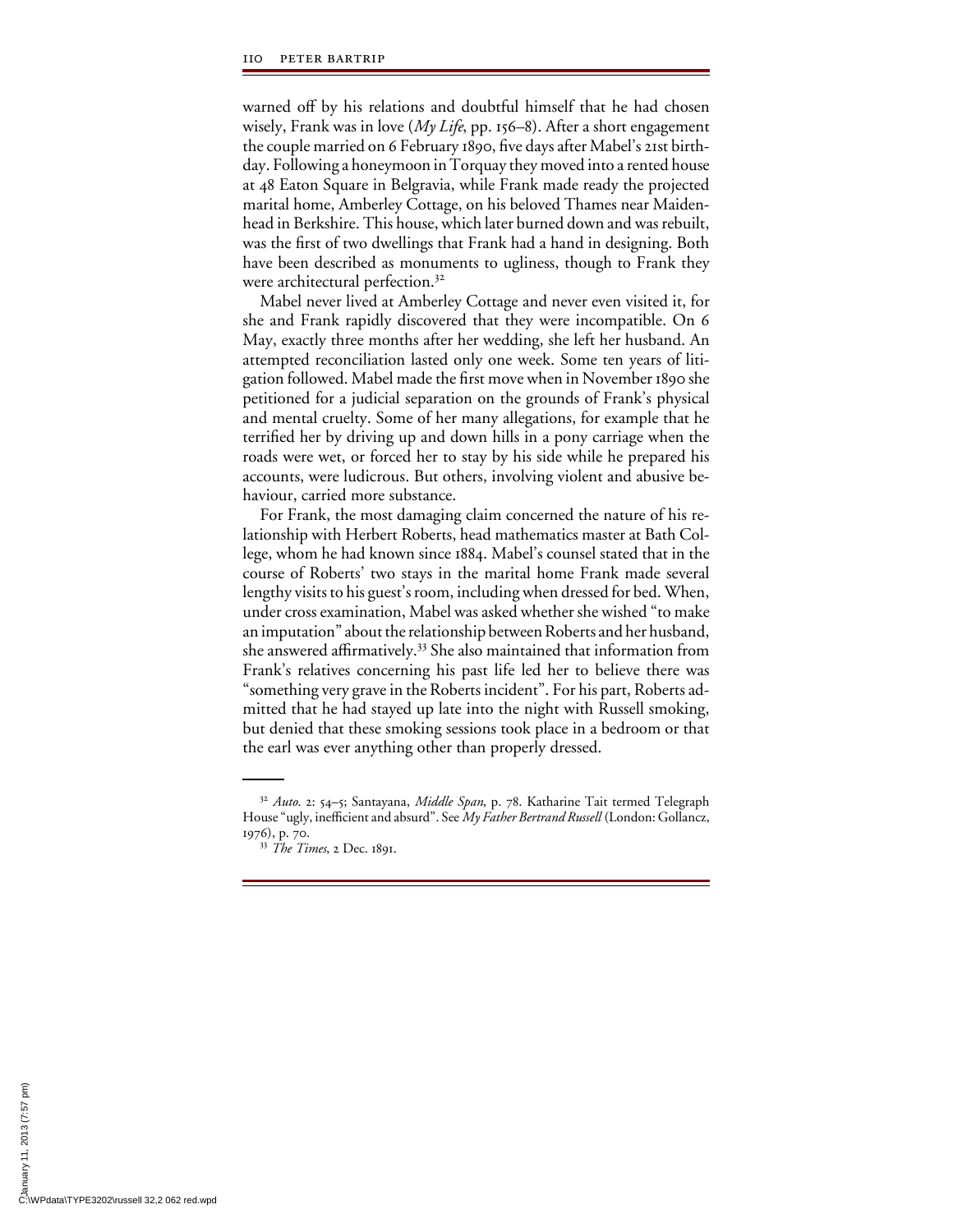In his summing up the judge, Sir Charles Butt, raised doubts about Mabel's veracity and a special jury took less than one hour to conclude that Russell was not guilty of cruelty to his wife. The verdict was greeted by "considerable applause" within the court; in the street as the news spread there occurred "a tremendous outbreak of cheering, again and again renewed". Lady Russell's petition was dismissed and, as a woman of means, she was held liable to costs.34

Frank's problems with his wife, far from ending with his triumph in court, had barely begun. A day after the verdict Mabel gave an interview to the *Hawk*, a short-lived (1888–93) and in Frank's opinion "scurrilous rag" edited by Augustus Moore, brother of the more esteemed writer, George, in which she repeated all her charges against Frank and maintained that the trial had been unfair.<sup>35</sup> Then, in 1894, after many expressions of mutual animosity, Mabel sued for restitution of conjugal rights. In response, Frank counter-sued for judicial separation on the ground of cruelty arising from his wife's continued allegations against him since 1891, especially regarding his relationship with Roberts and a boy on board his yacht.<sup>36</sup> His action proceeded at virtually the same time (1894– 95) that Oscar Wilde was involved, with tragic consequences, in his own civil litigation and criminal proceedings arising from his relationships with Lord Alfred Douglas and other males (Savage, p. 69).

A jury again found in Frank's favour, this time after retiring for only twenty minutes, and the judge, Baron Pollock, granted him a decree of judicial separation.<sup>37</sup> However, this verdict was overturned in the Court of Appeal a few months later and in 1897 the House of Lords confirmed the judgment of the higher court.<sup>38</sup>

<sup>34</sup> *The Times*, 5 Dec. 1891; *My Life*, Chap. 19. 35 *Hawk*, 8 Dec. 1891; *My Life*, pp. 171, 185.

<sup>&</sup>lt;sup>36</sup> Court documents were less coy than the press in respect of Mabel's allegations: "the petitioner has alleged and still alleges that the Respondent has been guilty of the crime of sodomy" (Answer to the Petition, 2 May 1894, tna, J77/534/16305, and Further and Better Particulars, 5 June and 8 Dec. 1894). When the *London Figaro* (25 Oct. 1894), commented adversely on Mabel's suit, and in particular her "disgusting insinuations" against her husband, its editor was charged with contempt of court. A timely apology saved him from prison but he was fined £50 and costs (*The Times*, 13 Nov. 1894). Herbert Roberts sued Mabel for libelling him in the *Hawk* and elsewhere. The action went before a jury in June 1896, but in the course of proceedings Roberts agreed to settle for a written retraction and apology plus nominal damages of £2. See *The Times*, 16 June 1896. 37 *The Times*, 25 April 1895; *My Life*, Chaps. 22 and 23.

<sup>38</sup> *Russell* v. *Russell*, *All E.R. Rep*. [1895–99] 1–32; *Law Reports* [1897], House of Lords,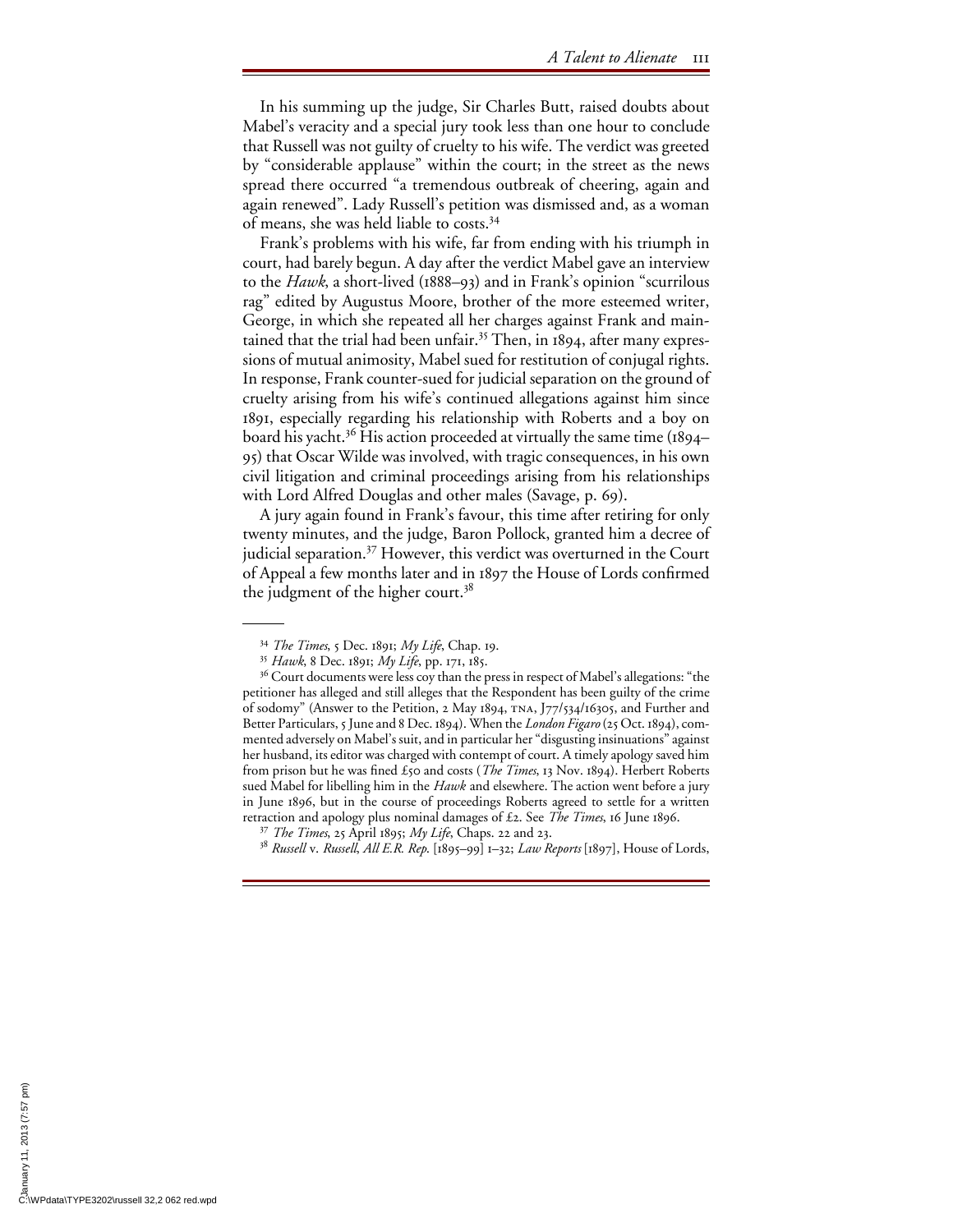By 1896 Frank was involved in yet another court case, this time the prosecution of Lady Scott and certain associates who had crewed Frank's yacht, for criminal libel concerning his alleged "impropriety" and commission of "unnatural offences" over an extended period. On 7 January 1897 the defendants were found guilty of publishing "false malicious and defamatory libels". All were sentenced to eight months in prison, which Lady Scott was permitted to serve as a "first-class misdemeanant". According to Frank, the sentence "broke the Scotts" and he "never had any more … trouble from them."39 He was, however, still married to Mabel, who had taken to performing on the music hall stage and, Frank suspected, earning a living through prostitution with her mother's connivance. Not until October 1901 was he finally free, after persuading Mabel to petition for divorce with the offer of  $\pounds$ 5,000. A few years later she died of consumption.<sup>40</sup> Frank reflected that "from beginning to end" Mabel cost him  $\mathfrak{t}_{30,000}$  and that from a financial viewpoint he should have paid her £1,000 per year for life from day she had left him, as she had originally desired (*My Life*, pp. 289–90).

Frank's matrimonial affairs remained complicated. His second marriage, to Mollie (Marion) Somerville (née Cooke) who was several years his senior, began before his first was over according to English law. She was born in Ireland, the daughter of a master shoemaker, around 1857– 58, but lived in Scotland for much of the 1880s.<sup>41</sup> In 1898, when Frank and Mollie met, she had two young sons (plus an older boy from her first marriage) and was still married to her second husband.42 She had

<sup>395–469.&</sup>lt;br><sup>39</sup> *My Life*, p. 209. Santayana, who testified in Frank's favour at the trial, thought his friend displayed the "most admirable courage and patience" through the whole proceedings (Santayana to Susana Sturgis de Sastre, 14 Jan. 1897, ra1 710.048561). <sup>40</sup> *New York Times*, 19 April 1900, 19 July 1901; *My Life*, p. 233. In his teens Bertrand

was impressed by Mabel's tennis and her beautiful singing voice. But he also found her shallow and, presciently, foresaw "life-long misery" in her future (*Papers* 1: 52).

<sup>&</sup>lt;sup>41</sup> Ian Watson, "Mollie, Countess Russell", *Russell* 23 (2003): 65–6.<br><sup>42</sup> Santayana states that Mollie and Frank knew each other as early as 1895, and

Holmes speculates that Frank may have kept the relationship quiet at that point because of his ongoing petition for a judicial separation from Mabel. But this suggestion does not explain why, in his autobiography, published in the 1920s, Frank gave 1898 as the year of their first acquaintance. Various court proceedings also identify 1898 as the year they met. A simple explanation for the discrepancy may be Santayana's vagueness about dates (Santayana, *My Host the World* [London: Cresset P., 1953], p. 85; Holmes, p. 162; *The Times*, 12 Dec. 1900 and 29 May 1901).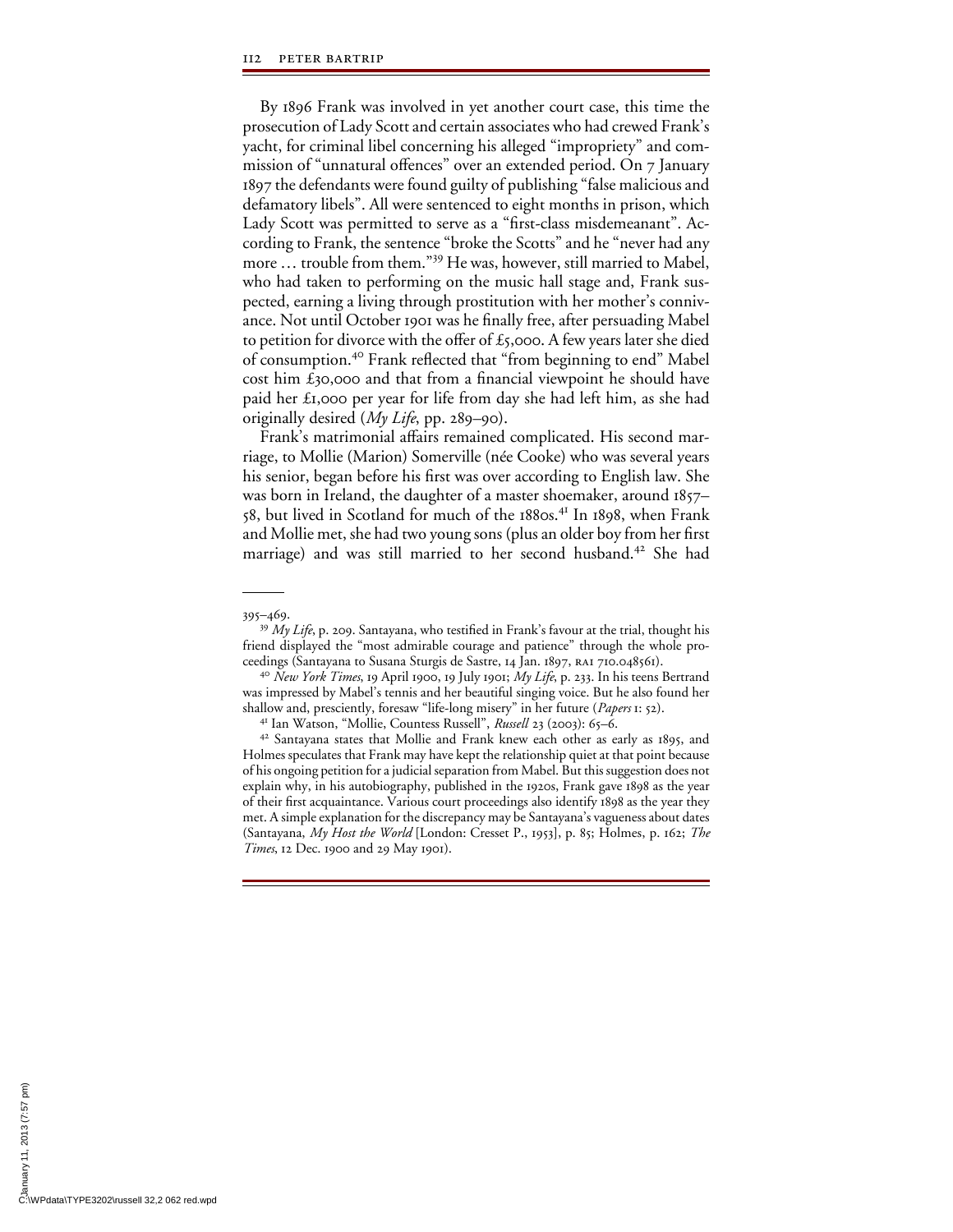divorced her first, James Watson, in 1889 and married George Somerville less than two months later, when she was some seven months pregnant.<sup>43</sup> Since neither Mollie nor Frank could see a way out of their marriages in England, they decided to travel to the United States where Frank (but for some reason, not Mollie) planned to obtain an American divorce, before entering into an American marriage.

Some struggled to see what Frank ever saw in Mollie or why he stayed with her for so long (till 1914). Santayana described her variously as an "old frump" with "no positive intelligence", as a "fat, florid, coarse Irishwoman of forty", and "fat old Mollie". Still, he acknowledged that she was kind, motherly, undemanding and generally "a good soul" (*My Host*, pp. 85–6, 89). Bertrand, who had doubts from the first about her and the marriage, later wrote that Mollie, "who was very fat, used to wear green corduroy knickerbockers; the view of her from behind when she was bending over a flower-bed ... used to make one wonder that he had thought her worth what he had gone through for her sake."44 Perhaps it was her utter submissiveness for, as Bertrand recorded, she always called Frank "my owner" (Watson, p. 67).

In 1899 Frank and Mollie embarked on a circuitous journey to Nevada. They lived at Glenbrook, on the banks of Lake Tahoe, to fulfil the residence requirement necessary to comply with the state's divorce laws. Frank obtained his American divorce on 12 April 1900. Three days later, in the presence of Mollie's oldest son, Stanley Watson, he married Mollie at the Riverside Hotel in Reno. They arrived back in England via Chicago and New York in May 1900, where they briefly set up home in Grays Inn Road, London and at Amberley Cottage. Before long, however, they moved to Telegraph House, near Harting, West Sussex, its downland location having replaced the Thames in Frank's affections. Their London house, in which Frank remained until 1922, was 57 Gordon Square (where Bertrand lodged for a time).<sup>45</sup>

<sup>&</sup>lt;sup>43</sup> George John Somerville v. Marion Somerville and Earl John Francis Stanley Russell, TNA, J77/693/1073; Watson, p. 66.<br><sup>44</sup> *Auto.* 2: 153; Frank Russell to Russell, 19 June 1900, RAI 730.

<sup>&</sup>lt;sup>45</sup> *My Life*, pp. 235–8, 257–8. In 1927, in need of funds, Frank reluctantly leased Telegraph House to Bertrand for £600 a year in a transaction that led to an enduring rift between the brothers. For seven years it housed Bertrand and Dora's Beacon Hill School (1932–34, Dora's alone). Bertrand sold it in 1937. From 1927 Frank lived at Dyke House, Methwold, Brandon, SuTolk. His London address from 1922 was 50 Cleveland Square W2, a much less desirable location than Gordon Square (Monk 2: 85; Frank Russell to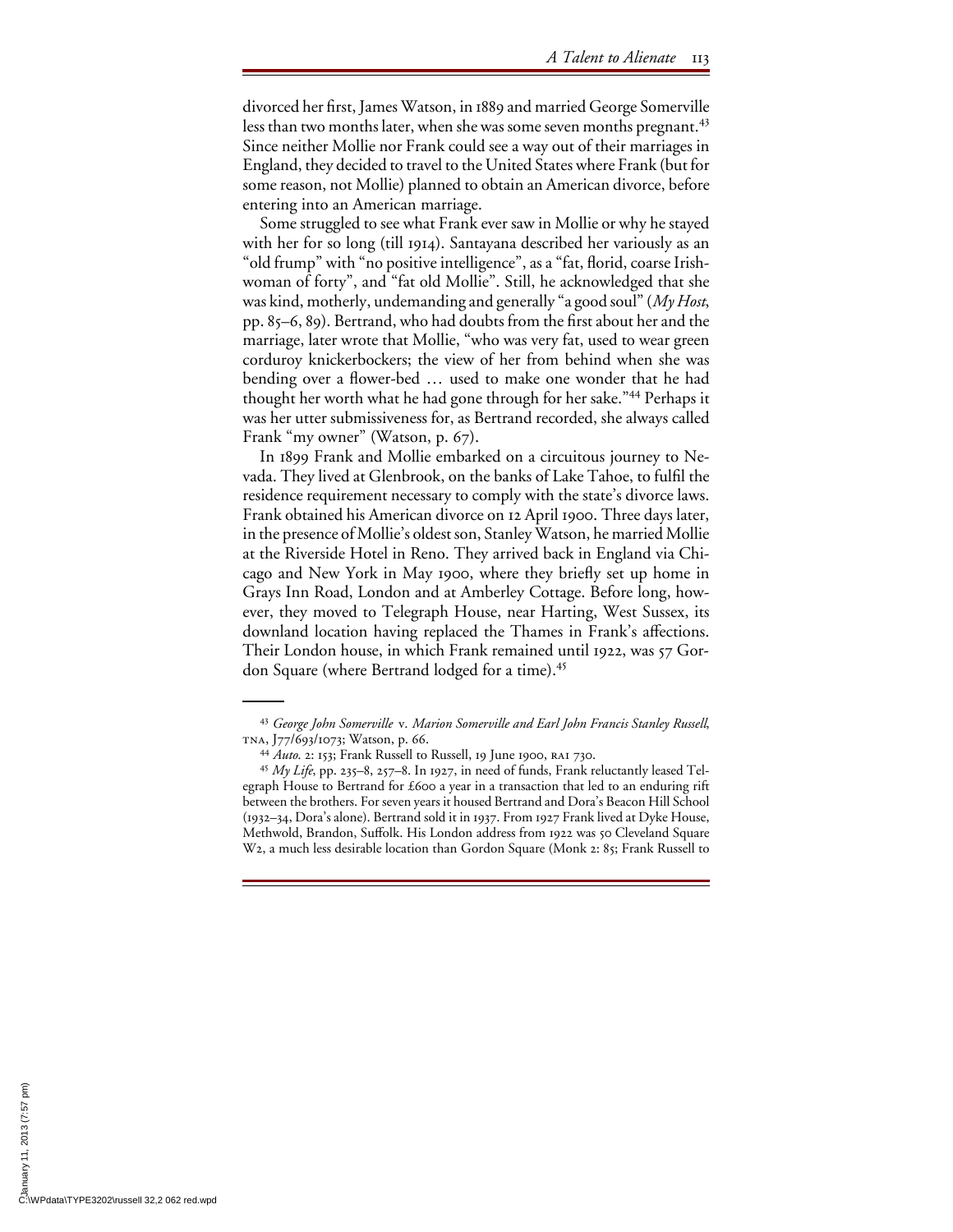Frank viewed himself as married "according to American law, but in the eye of the English law still living in sin" (*My Life*, p. 259). In the event, as Frank soon came to realize, it was less a matter of sin and more a case of bigamy, hence his decision to bribe Mabel to initiate proceedings against him, as she did in June 1900 (*My Life*, p. 289). Her decree nisi, granted in March 1901, was obtained on the grounds of Frank's bigamy and adultery. Frank's arrest on the charge of bigamy occurred within three months of Mabel's award. Mollie was not similarly prosecuted. Yet Somerville, who like Frank was also an electrical engineer, had initiated divorce proceedings against her in May 1900 on the grounds of his wife's adultery with Frank and her bigamous marriage. He obtained a decree nisi in December 1900.46

Frank thought he was prosecuted because the authorities were intent on victimizing him. He explained this in terms of antipathy aroused by his radical politics and atheism, though it is possible that his notoriety and social standing were also factors. In any event, his behaviour was deemed unbecoming in a man of prominence and high social status; if he could not set an example, one must be made of him. Archibald Bodkin's close involvement in the case on behalf of the Director of Public Prosecutions (DPP) was an additional element in the mix. As DPP between 1920 and 1930 Bodkin became notorious for his "vigorous forays into the sphere of public morals", and it is likely that Frank's louche lifestyle aroused his ire.<sup>47</sup> The legal basis for the prosecution was questionable. If the Nevada divorce was not recognized in English law, why did English law recognize a marriage that took place in the same jurisdiction? This question occurred to one member of the grand jury that in June 1900 sat in judgment on Frank. When the juror asked whether "the form of marriage in Nevada" was recognized in England, the judge's unconvincing reply was: "You may take it that it is for the purpose of today at any rate" (*The Times*, 26 June 1901).

Russell, 25 Jan. and 3 Feb. 1927, RAI 730; Russell to Ottoline Morrell, 9 March 1931, RA3 69.001691; British Library (hereafter BL), Stopes Papers, Add. 58556, folios 1–152. Change of address note, 1 Nov. 1927).

<sup>&</sup>lt;sup>46</sup> Somerville sought £3,000 in damages from Frank. Somerville was awarded £1,500 plus costs and custody of the two children of the marriage (tna, J77/693/1073). 47 Christmas Humphreys, "Bodkin, Sir Archibald Henry (1862–1957)", revised by

Mark Pottle, *Oxford DNB*; online edn. (http://www.oxforddnb.com/view/article/31942, accessed 30 June 2012); *The Times*, 26 June 1901.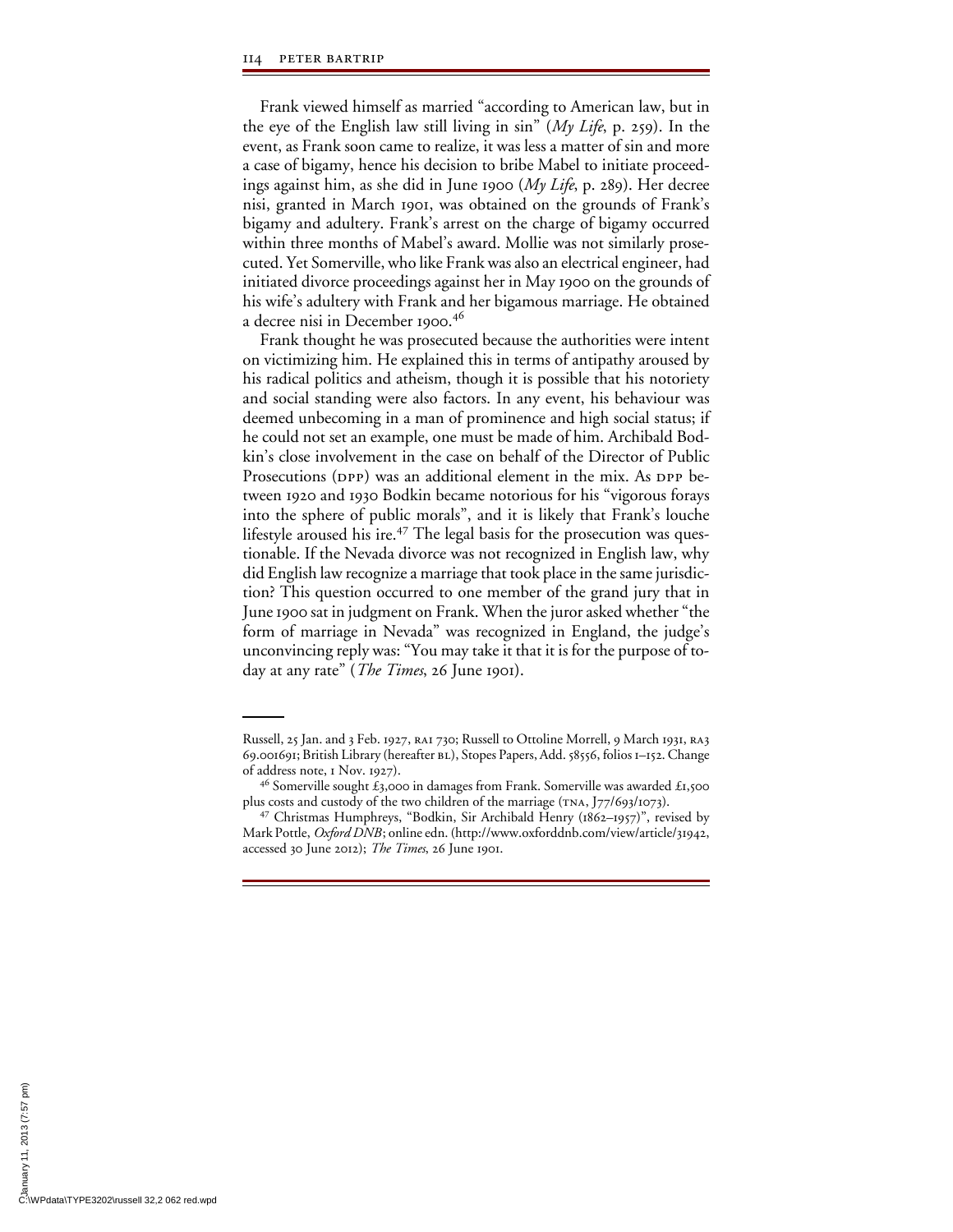Frank was arrested at Waterloo Station as he alighted from the Petersfield train on 17 June 1901. As a peer he had the inalienable right to be tried in the House of Lords. Frank regarded this supposed privilege more as a "misfortune" which cost him dear in terms of the punishment inflicted (*My Life*, p. 281). The trial took place in the Royal Gallery on 18 July in the presence of some 200 peers, including the prime minister, Lord Salisbury. Lord Halsbury presided. Not since the case of Lord Cardigan in 1841 had a peer been brought before the Lords on a felony charge. *The Times* saw Frank's trial as "a notable pageant"; he viewed it as "hypocritical tosh". Reluctantly, on counsel's advice, he pleaded guilty. His speech in mitigation stressed that his bigamous marriage was an honest mistake arising from his belief that his Nevada divorce was valid. He also maintained that he would not have gone to the extreme of seeking an American divorce but for the outrageous behaviour of his first wife over the course of many years. He was sentenced to three months' imprisonment in Holloway (not the Tower of London, as sometimes claimed) as a first division prisoner. $48$ 

Since his offence carried a maximum penalty of seven years' penal servitude, it could be argued that Frank escaped lightly. Indeed, the *New York Times* described his sentence as "extremely light" and even "relatively derisory".49 On the other hand, his sentence could have been much more lenient. He thought he would have received only a nominal day in prison if his case had been heard at the Old Bailey, but because his trial cost between £20,000 and £30,000 it was "necessary that the sentence should bear some relation to the fuss made" (*My Life*, p. 286).

Frank's time in Holloway was not physically onerous. He was allowed

<sup>48 &</sup>quot;The Trial of Lord Russell", *Law Reports* [1901] A.C. 446–9; *The Times*, 19 July and 17 Aug. 1901; F. W. Ingram and G. A. Ballard, "The Business of Migratory Divorce in Nevada", *Law and Contemporary Problems* 2 (1935): 302–9; N. M. Blake, *The Road to Reno* (New York: Macmillan, 1962), p. 153. Under the terms of the Prison Act, 1898 (61  $\&$  62 Vict. c.41), first division prisoners enjoyed many privileges including the right to occupy special cells, opt out of prison work, purchase their own food, books, newspapers and, within limits, alcohol (see Statutory Rules & Orders 1899 no. 322). When Bertrand was imprisoned during the First World War he too had first division status (see Monk 1: 523–4; Turcon, "Like a Shattered Vase: Russell's 1918 Prison Letters", *Russell* 30 [2010]: 101–24). Frank's trial is covered in R. Furneaux, *Tried by their Peers* (London: Cassell, 1959), pp. 191–4, and H. M. Hyde, *Carson: the Life of Sir Edward Carson, Lord Carson of Duncairn* (London: Heinemann, 1953), pp. 164–6. <sup>49</sup> *New York Times*, 19 July 1901; 24 April 1902.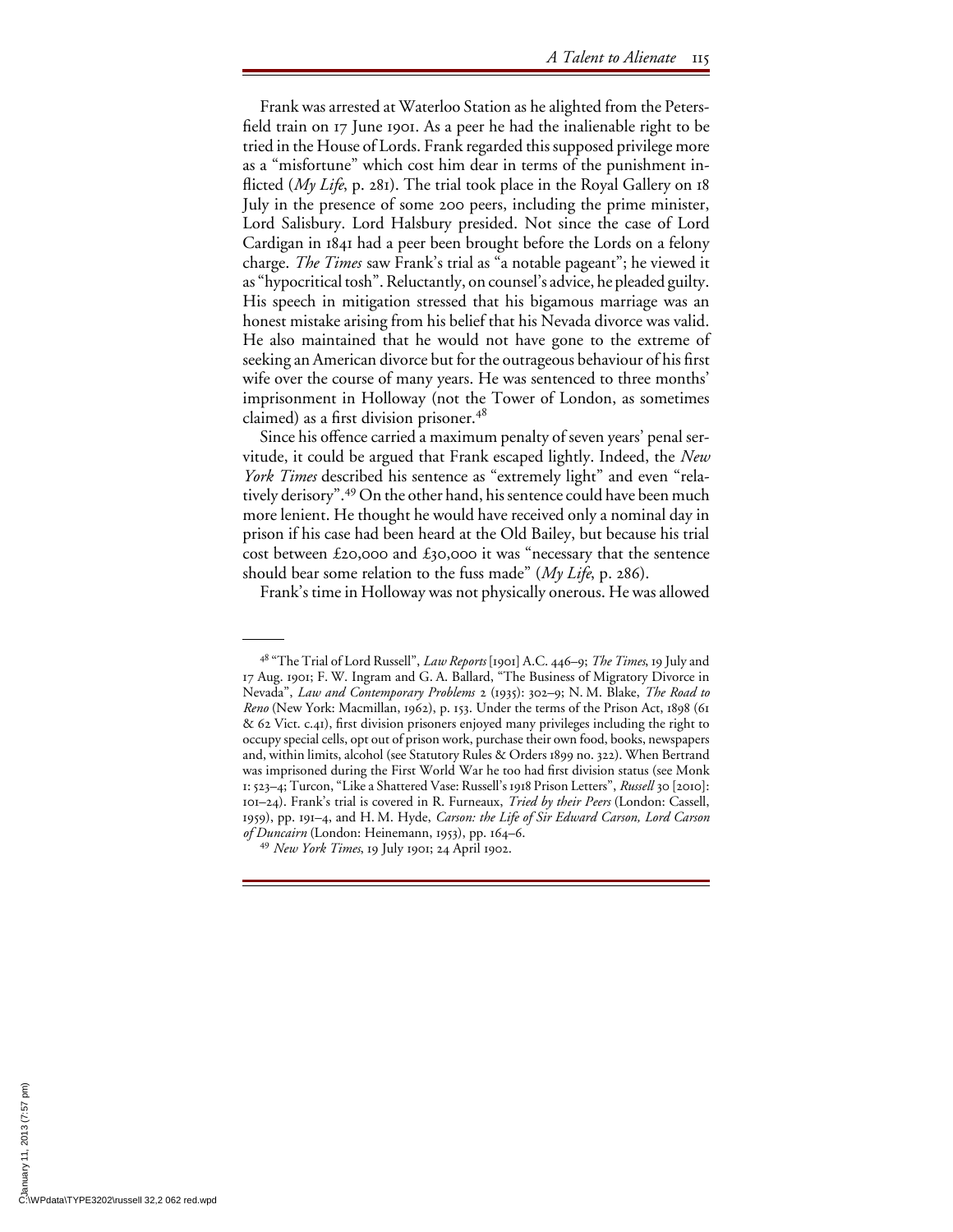unlimited books as well as his own clothes, bed and washstand. He socialized with the governor, received frequent visits from Mollie and others and was permitted to keep his cell light on until 10.00 p.m. He used his time productively, not least to write his first book, *Lay Sermons* (London: Thomas Burleigh, 1902), in which he addressed various religious, ethical and moral questions from an agnostic standpoint. He dedicated it to Mollie, ostentatiously listing his address as Holloway Gaol. Santayana regarded the book as "the only regrettable consequence" of Frank's period in prison (*My Host*, p. 87). Notwithstanding his preferential treatment, Frank was aggrieved that "unimaginative dunderheads" incarcerated him when, in his eyes, he had done nothing wrong (*My Life*, pp. 286–7). He had a point, for in 1911 the Home Secretary granted him a free pardon.<sup>50</sup>

After his release from Holloway, Frank and Mollie lived together in London or on the South Downs, if not exactly in wedded bliss, at least in some content, at least on Mollie's part. Santayana recalls her toddling around Telegraph House in a loose tea gown followed by a pack of lap dogs "as happy as an exacting husband and a dwindling income could allow her to be". Apart from running the household and placating the servants after Frank had upset them, she wrote, gardened, smoked, took naps, played cards, and indulged to the full her love of whisky.<sup>51</sup>

But Santayana was not surprised when, in February 1914, Frank left Mollie for the Countess Elizabeth von Arnim (1866–1939), author of *Elizabeth and her German Garden* (1898) and many other works. Born Mary Annette Beauchamp in Australia, she was the widow of Graf Henning August von Arnim-Schlagenthin (1851–1910), with whom she had five children. She first met Frank in 1892 when he struck her as "the perfect romantic hero of fiction and every inch an earl". They remained in regular contact thereafter (Usborne, pp. 47–8). In almost every respect, physically, intellectually and emotionally, Elizabeth was Mollie's antithesis. Soon after her affair with H. G. Wells ended she fell "deeply in love—for the first time in her life, perhaps", with Frank.<sup>52</sup> Mollie swiftly

<sup>&</sup>lt;sup>50</sup> *The Times*, 11 Aug. 1911; *House of Lords Debates* 9 (9 Aug. 1911): col. 88.<br><sup>51</sup> Santayana, *My Host*, pp. 87–9; McCormick, p. 221. Mollie published two novels: *Five Women and a Caravan* (London: Eveleigh Nash, 1911) and, a book she dedicated to Frank, *An Excellent Mystery* (London: Stephen Swift, 1912). Much later she wrote a oneact play: *The Matchmakers* (London: H. F. W. Deane & Sons, 1929). 52 Leslie de Charms, *Elizabeth of the German Garden* (London: Heinemann, 1958), p.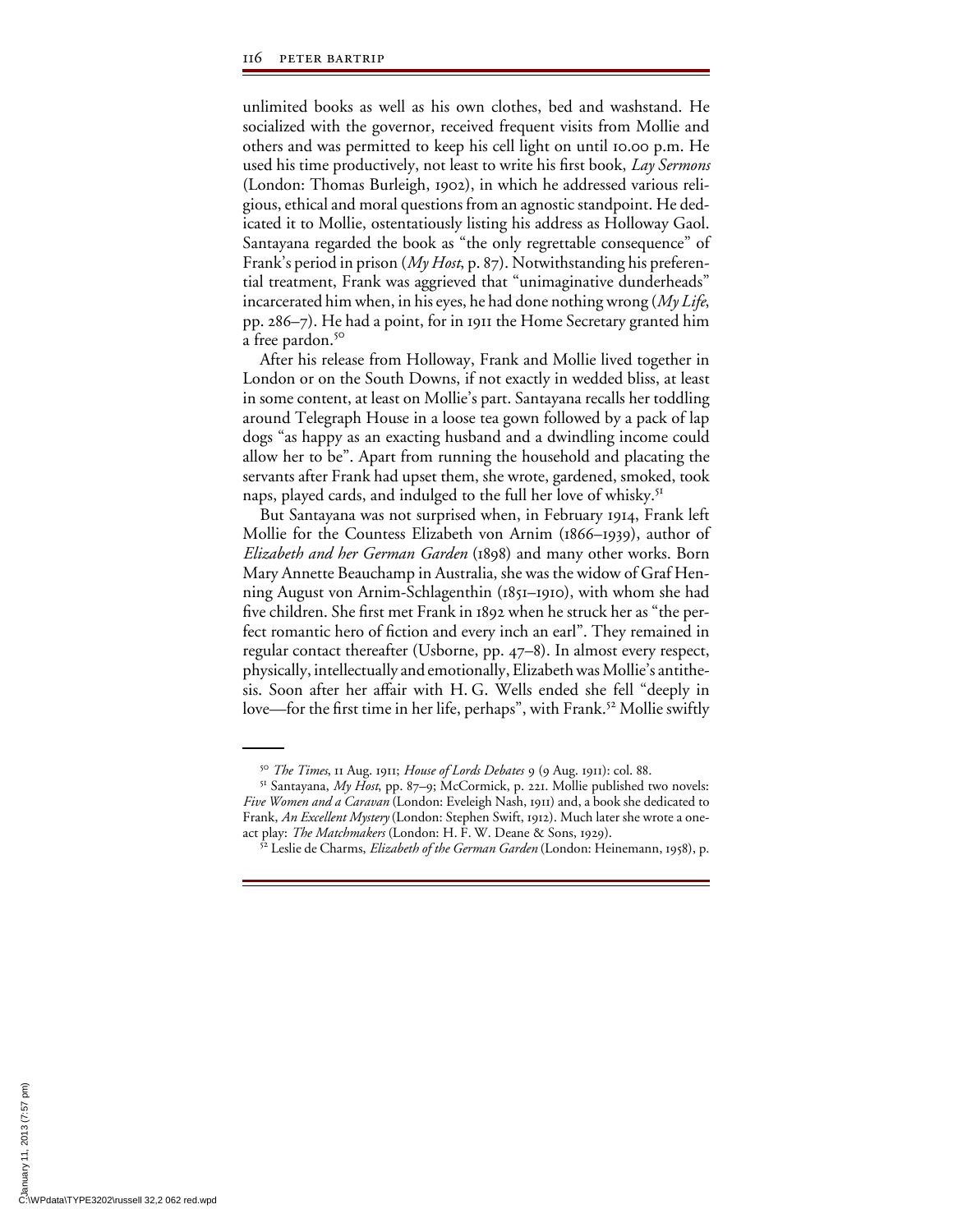petitioned for restitution of conjugal rights but, once convinced that Frank would never return, was induced by the promise of money to sue for divorce on the grounds of his desertion and adultery.<sup>53</sup> Her "very onerous terms" were £400 a year for life which, after Frank's death, Bertrand paid, initially in the form of rent for Telegraph House, then from the proceeds of its sale.<sup>54</sup> Mollie's settlement allowed her to pursue a life of pleasure, as Santayana observed when he encountered her in Brighton one day (*My Host*, pp. 91–2). Bertrand, who resented his longstanding obligation to Mollie, complained that she lived until "about the age of 90", though in reality she was around 84 when she died in 1942 (*Auto*. 2: 153; Watson, pp. 67–8).

Frank and Elizabeth married on 11 February 1916. Before her wedding Elizabeth doubted the wisdom of proceeding; almost immediately afterwards she realized her marriage was "an act of consummate folly" and fled to America (de Charms, p. 181). Following a brief reconciliation she left for good in 1919, though there was no divorce. Frank, who had suspected the nature of Elizabeth's relationship with Bertrand, was furious with his wife, whom he dubbed "a vulgar little hedonist without a sense of decency", and was upset with his brother for maintaining contact with her. Not for the first time he questioned Bertrand's loyalty: "You know that you have never been loyal to me yet in any crisis of my life."55 Not altogether surprisingly, when Elizabeth heard of Frank's death she declared she "was never happier in her life" (McCormick, p. 310). Her "masterpiece", *Vera* (1921), with its portrait of a domineering and psychopathic husband, has been described as "a ferocious and at times macabre indictment of Russell".<sup>56</sup> The novel, which Bertrand thought

<sup>152.</sup> Elizabeth's aTair with Wells features in David Lodge's novel *A Man of Parts* (London: Harvill Secker, 2011).<br><sup>53</sup> *The Countess Mollie Russell* v. *Earl John Francis Stanley Russell*, TNA, J77/1151/4961;

*The Times*, 13 July 1915.<br><sup>54</sup> Frank Russell to Russell, 15 May 1914, RA1 730. The National Archive file indicates that Frank agreed to pay alimony of  $\hat{t}$ 50 per month. See TNA, J77/1151/4961. Watson, pp. 67–8, provides a succinct summary of Mollie's complicated divorce settlement and Bertrand's post-1931 obligations to her. 55 Frank Russell to Russell, 15 Sept. 1920, ra1 730. See also Frank Russell to Russell,

<sup>19</sup> June 1900.

<sup>56</sup> Nicola Beauman, "Arnim, Mary Annette von [*née Mary Annette Beauchamp; known as* Elizabeth von Arnim; other married name Mary Annette Russell, Countess Russell] (1866–1941)", *Oxford DNB*; online edn., May 2006 (http://ezproxy.ouls.ox.ac.uk:2117/ view/article/35883, accessed 30 June 2012); Usborne, p. 218. According to Molly, a char-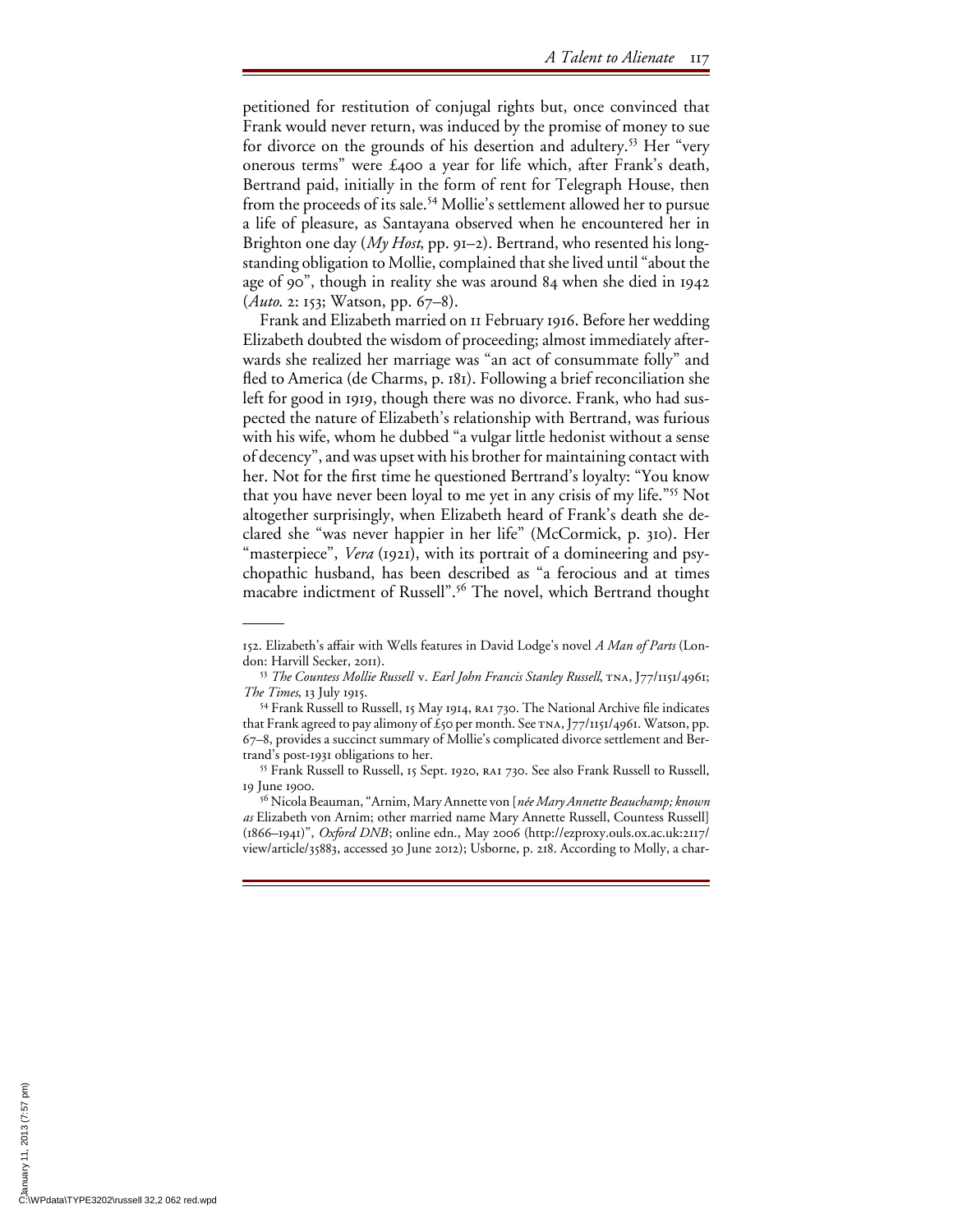"intolerably cruel", made Frank "wild with fury" (*Auto*. 2: 153; Usborne, p. 235).

All Frank's marriages were childless. He accused Mabel of being barren but he may have been impotent owing to gonorrhea.57 Mollie and Elizabeth could both have been beyond child-bearing age by the time they married Frank.

In his autobiography Frank portrays himself as the naive victim of Mabel and Lady Scott while ignoring his other marital failures and his numerous affairs, one of which resulted in a breach of promise action.<sup>58</sup> It is implausible that he was the guiltless party in all his marriages. Though Frank could be kind, charming and genial, Bertrand, who liked him and was deeply affected by his death, admitted that his brother could be a bad-tempered bully and was capable of cruel and unscrupulous behaviour.<sup>59</sup> His many other negative qualities included arrogance, greed, fussiness, insensitivity, intolerance, jealousy, possessiveness, rudeness and suspiciousness. What he did have, according to de Charms (who was actually Elizabeth's daughter, Liebet), was an "unwavering confidence in his own rightness" and an all "but infallible talent for alienating people". He was widely disliked at the Reform Club, House of Lords and elsewhere. Bertrand, according to Frank Swinnerton, was far more likeable.<sup>60</sup> Frank was better with "animals, machines, and places" for, as an acerbic reviewer in the *Times Literary Supplement* pointed out, "they do not answer back" (1 March 1923).

Frank's divorce suits had broad historical, as well as personal, significance. First, the House of Lords decision in 1897 on Frank's petition to divorce Mabel because she spread lies about his moral standing es-

acter based on Frank was the hero of Edgar Jepson's novel *The Passion for Romance* (Russell's 1902–05 Journal, entry of 13 Dec. [1902], *Papers* 12: 16). 57 McCormick, p. 67. Usborne suggests that Elizabeth's only son, born when she was

married to the Count, may have been Frank's, though Slater dismisses the suggestion. See Usborne, 91; John G. Slater, "Two Countesses and One Formidable Woman", *Russell* 7 (1987): 188–92.<br><sup>58</sup> *The Times*, 4 Dec. 1891; Usborne, p. 209.

<sup>&</sup>lt;sup>59</sup> *Auto*. 1: 26. Russell to A. Dora Sanger, 9 March 1931, RA1 710.055438.<br><sup>60</sup> de Charms, pp. 153, 182; Usborne, especially Chaps. 13–15; E. Jepson, *Memories of* 

*a Victorian* (London: Gollancz, 1933), pp. 98–101, 313–14; McCormick, pp. 62, 68, 119; F. Swinnerton, *Swinnerton: an Autobiography* (London: Hutchinson, 1937), pp. 306–7, 313–14; D. Crow, *The Edwardian Woman* (London: Allen & Unwin, 1978), p. 175.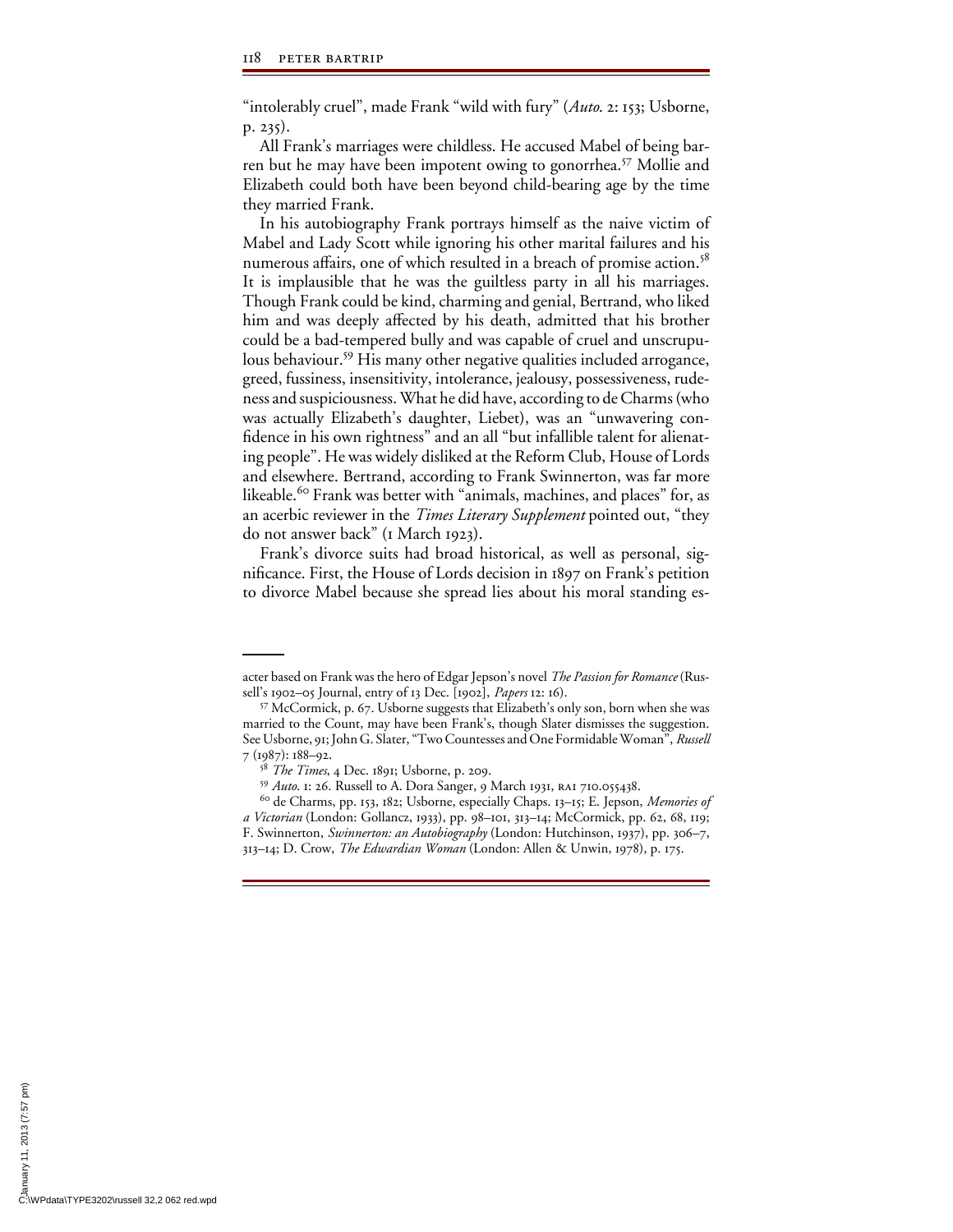tablished "the test of legal cruelty".<sup>61</sup> This test continued to apply until the Divorce Reform Act, 1969, abolished cruelty as a ground for divorce. In fact, *Russell* v. *Russell* established several legal precedents and remained a leading case for decades.<sup>62</sup> Second, Savage states that "the publicity and notoriety" surrounding Frank's American divorce and remarriage "apparently helped to lay the foundations for Nevada's reputation as a divorce mill" (Savage, p. 70). This observation may be going too far. It is fair to say that the scandal surrounding Frank's divorce "drew widespread attention to Nevada's lenient divorce laws" in Britain and the usa. But more important in making the state a divorce centre were the Corey divorce case of 1905 which "catapulted Reno into the national spotlight", and the extraordinary promotional abilities of William H. Schnitzer, a New York lawyer who established a Reno office in 1907.  $63$ 

As Frank notes with studied understatement in his autobiography, he gained "a good deal of experience of law and lawyers". Perhaps strangely, he also developed "a great liking for the law". In need of an income, in 1899 he decided to read for the Bar. Though his sojourns in Nevada and Holloway, as well as fitful application to his studies, delayed his professional progress, he was called to the Bar in 1905 and practised for about five years. He once had the opportunity to argue a case in the House of Lords but turned it down because it was against suffragettes, whose objectives, though not their tactics, he supported (*My Life*, p. 300). Notwithstanding his personal contempt for drunken and speeding drivers, many who knew of his interest in motoring (see below) retained him to defend them. He had no qualms about using "forensic tricks" to secure their acquittal (*My Life*, p. 299). Such anomalous behaviour, a *TLS* reviewer argued, typified the contradictions in his character (1 March 1923).

Frank was a member of the House of Lords for some 44 years between 1887 and his death. At first he took little interest in the business of the chamber and his route into active politics was at the local rather than national level. Following the Local Government Act, 1894, he was elected

<sup>61</sup> O. R. McGregor, *Divorce in England: a Centenary History* (London: Heinemann, 1958), p. 43. 62 Hon. Mr. Justice Wall *et al.*, *Rayden and Jackson's Law and Practice in Divorce and*

*Family Matters* (London: Butterworths, 1977), pp. 257–8.

<sup>63</sup> G. Riley, *Divorce: an American Tradition* (New York: Oxford U. P., 1991), pp. 135– 6. See also Ingram and Ballard, pp. 302–9; Blake, p. 153.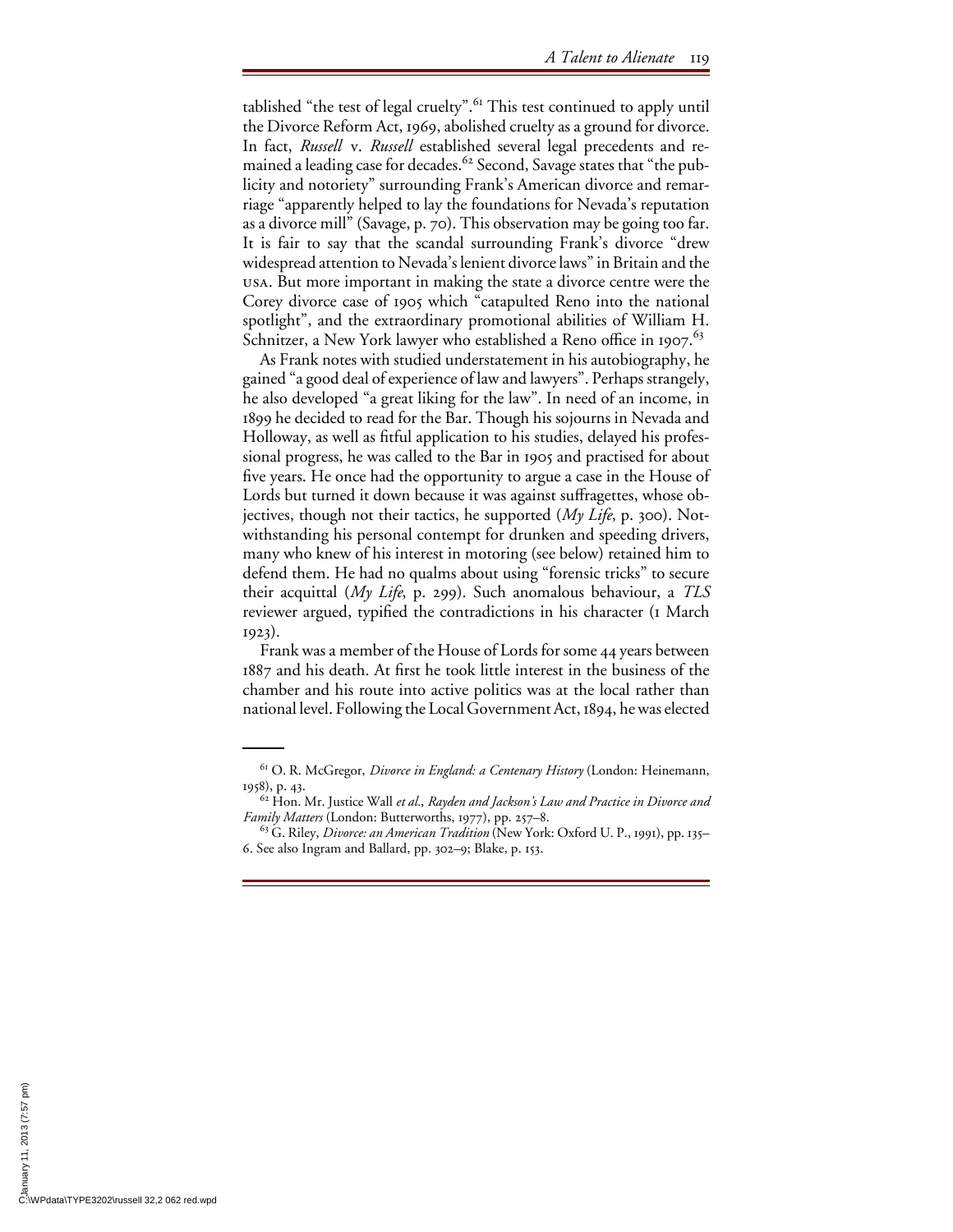to Cookham Parish Council and soon became chairman. He then became a district councillor, serving as a Progressive, Poor Law Guardian and Berkshire justice of the peace. As a local politician and magistrate for six years he was "full of reforming zeal" (*My Life*, p. 173). From 1895 to 1904 he also sat on London County Council, initially as a representative of West Newington, then as an alderman. He met Mollie, a Poor Law Guardian and ardent feminist who converted him to the cause, when campaigning unsuccessfully for the Hammersmith seat in 1898. He served on several LCC committees and took particular interest in asylums.

Frank made his "first considerable speech" in the House of Lords only after his release from Holloway (*My Life*, p. 324). In 1902 he introduced a bill which provided, *inter alia*, for divorce by mutual consent after one year's separation. The Lord Chancellor, Lord Halsbury, "danced with rage" at this prospect. He thought the bill amounted to "the abolition of the institution of marriage" and, as such, was an "outrage". Peers unanimously denied it a second reading.<sup>64</sup> Undaunted, Frank unavailingly persevered with the cause, not least through his book, *Divorce*, 65 his Divorce Reform Society and as a witness before the Royal (Gorell) Commission on Divorce and Matrimonial Proceedings. While he repeatedly championed reform on the basis outlined in his 1902 bill, his proposals to the Gorell Commission in 1910 to make divorce available to either party after two years' judicial separation were slightly more pragmatic.<sup>66</sup>

Until the year of his death Frank regularly attended the House of Lords. He frequently contributed to debates and played a full part in committee work. He spoke on many subjects including finance, marriage and divorce, road transport, animal cruelty, minority rights, criminal justice, broadcasting, lunacy, betting, the law of blasphemy and House of Lords reform. During the First World War, when Bertrand was imprisoned as a conscientious objector, Frank accused the authorities of vindictiveness. He also decried the brutal treatment of others punished for

<sup>64</sup> *House of Lords Debates* 107 (1 May 1902): cols. 389–409; *My Life*, p. 324; *The Times*, 2 May 1902. See also *House of Lords Debates* 124 (23 June 1903): cols. 202–13.

<sup>&</sup>lt;sup>66</sup> E. S. P. Haynes, "The Late Earl Russell and Divorce Law Reform", *Saturday Review* 151 (14 March 1931): 369; Crow, p. 15; PP 1912–13 (Cd. 6479), Royal Commission on Divorce and Matrimonial Causes: Minutes of Evidence, pp. 456–61.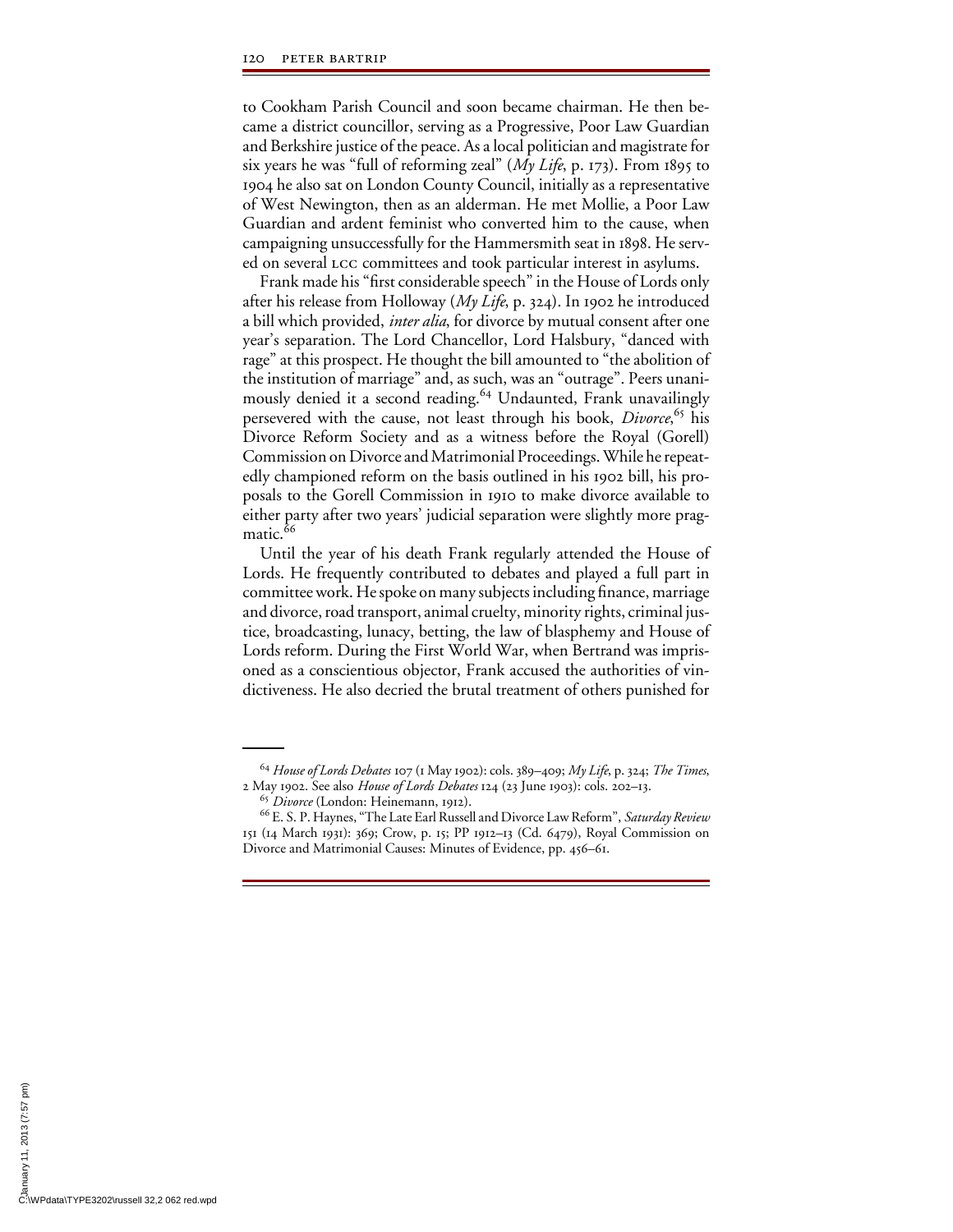their pacifism.<sup>67</sup> In practical terms, Frank (and Elizabeth) did much to alleviate Bertrand's prison conditions.<sup>68</sup> Frank also interceded with the War Office and with the Home Secretary, Sir George Cave, not always judiciously and with scant success, to have his brother's sentence remit- $\int$ red<sup>69</sup>

Frank, who belonged to the Reform and National Liberal Clubs from the mid-1890s, spoke in the Lords initially as a Liberal, but in 1912 he joined the Fabian Society, of which he remained a member for the rest of his life, and became an avowed socialist.<sup>70</sup> Years after the event Bertrand alleged that another Fabian, Beatrice Webb, effectively barred Frank's appointment to high office in the first Labour Government of 1924 because she objected to his marital "eccentricities".71 The truth of the allegation is uncertain. At the time Sidney Webb, who served as MacDonald's President of the Board of Trade, wrote that he and Beatrice were disappointed that the Prime Minister had overlooked Frank.<sup>72</sup> When Frank died Beatrice wrote that she "had a real affection" for him and thought it "a great misfortune that the events of his life prevented him from taking a front place in Labour politics".<sup>73</sup> Though the Webbs did not attend Frank's memorial ceremony, Bertrand recognized them as having been his brother's "very good friends".74 So if the Webbs were not thoroughgoing hypocrites, it seems likely that Bertrand's recall in old

<sup>67</sup> See, e.g., *House of Lords Debates* 21 (4 May 1916): cols. 904–37; 22 (4 July 1916): cols. 521–46; 26 (11 Nov. 1917): cols. 1,005–6. 68 Turcon, "A Shattered Vase", pp. 104–5; Monk 1: Chap. 19.

<sup>&</sup>lt;sup>69</sup> G. Cockerill to Frank Russell, 17 March 1918, RAI 710.048438; Frank Russell to Cockerill, 5 July 1918, RAI 710.048447; Frank Russell to G. Cave, 29 July 1918, RA3 730.079998; Cave to Frank Russell, 11 Aug. 1918, ra3 903; Frank Russell to Cave, 13 Aug. 1918, ra3 903; Frank Russell to Cave, 10 Sept. 1918, ra3 903; Cave to Frank Russell, 12 Sept. 1918, RA3 903; Frank Russell to Cave, 18 Sept. 1918, RA3 903. Bertrand's later suggestion that Frank had influence over the Home Secretary because Cave had been his "fag" at Winchester College was wide of the mark. Not only was Cave more than nine years Frank's senior, but also he never attended Winchester. See Monk 1: 524; Thomas S. Legg, Marie-Louise Legg, "Cave, George, Viscount Cave (1856–1928)", *Oxford DNB*; online edn., Jan 2011 (http://ezproxy.ouls.ox.ac.uk:2117/view/article/32329, accessed 30 June 2012). <sup>70</sup> lse Archives, Fabian Society Membership Index. 71 Royden Harrison, "Bertrand Russell and the Webbs: an Interview", *Russell* 5 (1985):

<sup>44–9.&</sup>lt;br><sup>72</sup> S. Webb to Frank Russell, 25 Jan. 1924, RA1 732.<br><sup>73</sup> B. Webb to Russell, 26 March 1931, RA1 735.<br><sup>74</sup> Russell to B. Webb, 29 March 1931, RA1 735.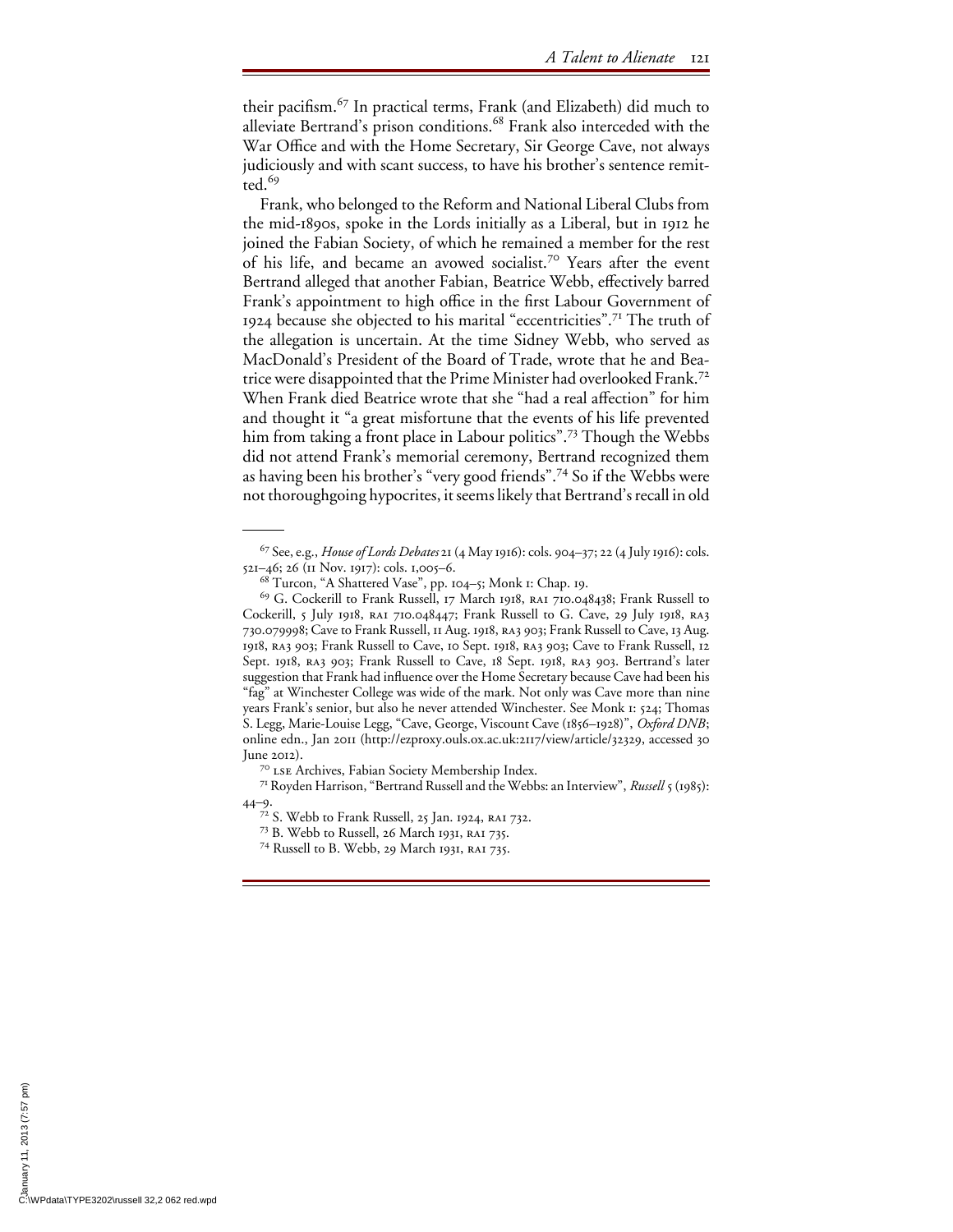age let him down—as it did on some other occasions.

In the event, Frank attained the pinnacle of his political career only in the last two years of his life, when he served as Parliamentary Secretary to the Minister of Transport and as Under-Secretary of State in the India Office in Ramsay MacDonald's second Labour Government (1929–31). He had hoped for the more senior positions of Lord President of the Council and leader of the House of Lords but was persuaded to accept lesser office.<sup>75</sup> At the Ministry of Transport he was responsible for piloting the Road Traffic Act, 1930, through the Lords. This important measure is chiefly remembered for its abolition of the long-standing 20 mph speed limit for motor cars (but not other vehicles) which had stood since 1903. As such, it can be seen as a libertarian measure which rendered Britain's dangerous roads even more hazardous. However, the reintroduction of speed limits in 1934 did not stem the growing tide of death and injury. A more favourable verdict on the 1930 act, which also introduced compulsory third-party insurance, a minimum driving age and measures against careless and dangerous driving, is that it was the "first systematic attempt to control the motor vehicle in the interests of the community as a whole".76

Soon after Frank joined the India Office, his extemporary remarks about independence at a gathering in Cambridge upset Indian nationalists.77 Many Indians, however, "came to recognize him as a real friend" who favoured Indian political advance, and he distinguished himself as a delegate at the Round Table Conference in 1930–31.78 In the late flowering of his political career Frank also played leading roles in piloting the Coal Mines, Mental Treatment and Workmen's Compensation (Silicosis and Asbestosis) Bills through the Lords. Lord Birkenhead thought him a fine debater, though when Santayana saw his friend in action he found him "platitudinous and partial".<sup>79</sup>

Outside the Lords Frank proclaimed himself an "ardent feminist". He often addressed women's suffrage meetings but found the Pankhursts "autocratic" and "never quite cottoned to the wspu". He disapproved of

<sup>75</sup> Frank Russell to Russell, 14 June 1929, ra1 730.

<sup>76</sup> W. Plowden, *The Motor Car and Politics in Britain* (Harmondsworth: Pelican Books, 1973), pp. 255, 287. <sup>77</sup> *The Times*, 9 Jan. 1930.

<sup>78</sup> *The Times*, 5 March 1931. <sup>79</sup> *The Times*, 5 March 1931; Santayana, *Middle Span*, p. 75.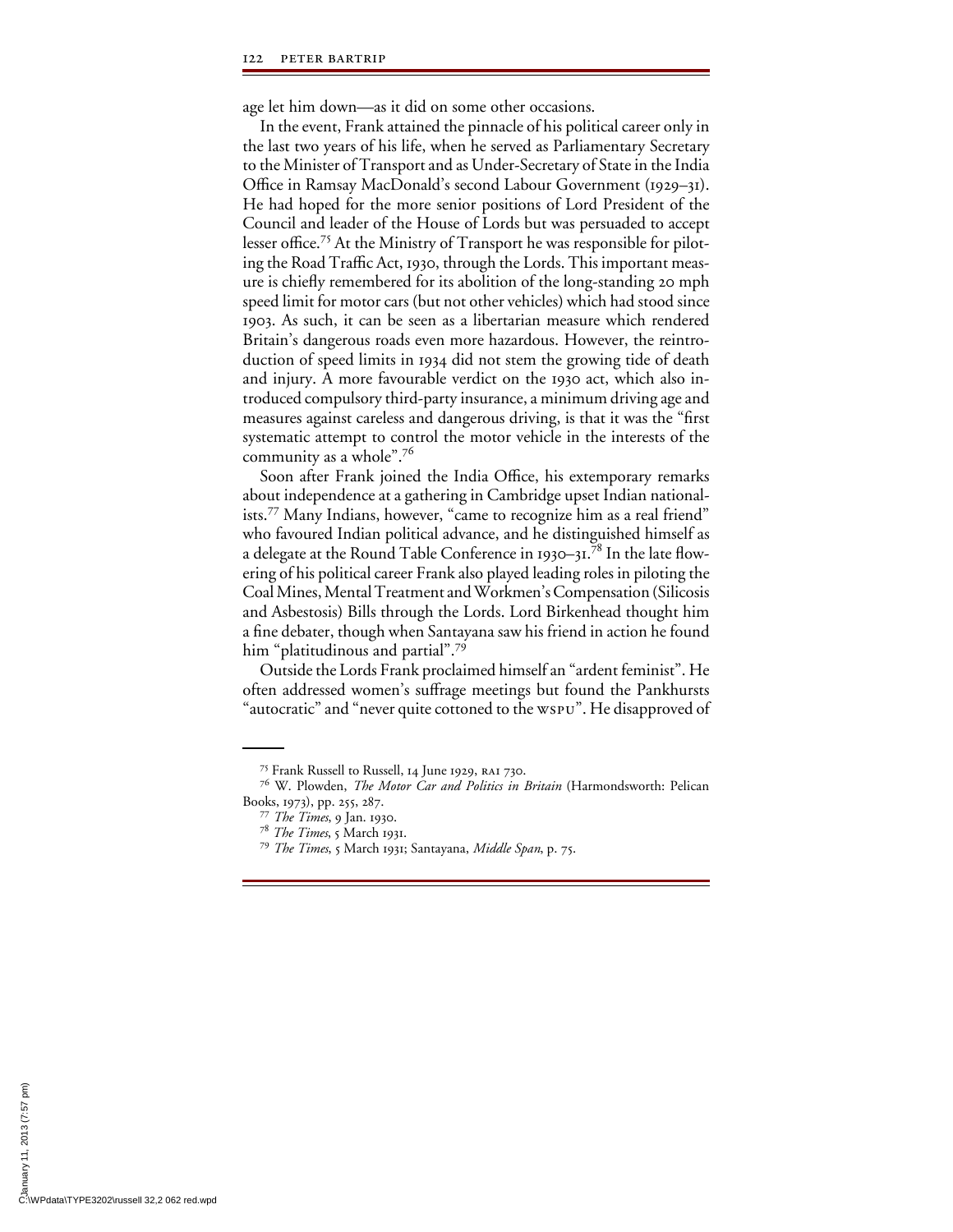its violent tactics, though accepted that these were effective (*My Life*, p. 178). From 1921 he was an active and "partisan supporter" of Marie Stopes's Society for Constructive Birth Control (CBC) and also one of the earliest of its few aristocratic champions. To Frank's surprise Stopes initially had him in mind as a vice-president. Though surprised to be asked, given his "entirely undeserved reputation as a … roué", he was keen to accept "if you think it won't do any harm." But the offer was swiftly withdrawn because "when your name came up 2 of my most useful supporters threatened to resign if your name were prominently associated with us." No one objected to his membership, however, and Frank, who became "devoted" to the cause, eventually gained a place on the Society's executive committee.<sup>80</sup> Until his death he was a good friend to the redoubtable Stopes and also a trusted adviser, especially in relation to the litigation in which she was much involved during the 1920s. Unlike many, he was not afraid to tell her when she had got things wrong. On several occasions he berated newspaper editors for failing to use her proper title (she had a PHD), misrepresenting her, or failing to treat her with proper respect. $81$  Through Frank Bertrand also became involved with the CBC. Indeed, he gained the vice-presidency denied his brother.<sup>82</sup>

Throughout his life Frank was an enthusiastic traveller by bicycle, horse, rowing boat, steamer, rail and motor car. Though Santayana thought him "no pedestrian", he claimed that he liked to walk at least three miles per day and once tramped from Winchester to Pembroke Lodge. $83$  He took up cycling in 1880 and for many years kept a steam launch in which he explored the entire River Thames as well as continental waterways, the English Channel and North Sea. He had a longstanding interest in motoring, in which "he took a boyish pleasure". Driving appealed to his wanderlust and love of things mechanical; "he

<sup>80</sup> bl, Stopes Papers, Add. 58556, Frank Russell to M. Stopes, 10 Aug. 1921; Stopes to Frank Russell. 3 Sept. 1921; Frank Russell to Stopes, 1 Oct. 1921. 81 See e.g. bl, Stopes Papers, Add. 58556, draft letter to *Daily Herald*, 6 May 1923;

letter to *The Times*, 1926. On Frank and Stopes see R. A. Soloway, *Birth Control and the Population Question in England, 1877–1930* (Chapel Hill: U. of North Carolina P., 1982), pp. 196, 218, 221, 226, 230, 288.<br><sup>82</sup> bl., Stopes Papers, Add. 58556, Frank Russell to Stopes, 10 Jan. 1922; Russell to

Stopes, 7 Feb. 1922. On Bertrand and Stopes see Diane M. Kerss, "Russell, Stopes and Birth Control", *Russell* o.s. nos. 25–8 (1977): 72–4.

<sup>83</sup> *My Life*, p. 99; Santayana, *Middle Span*, p. 56.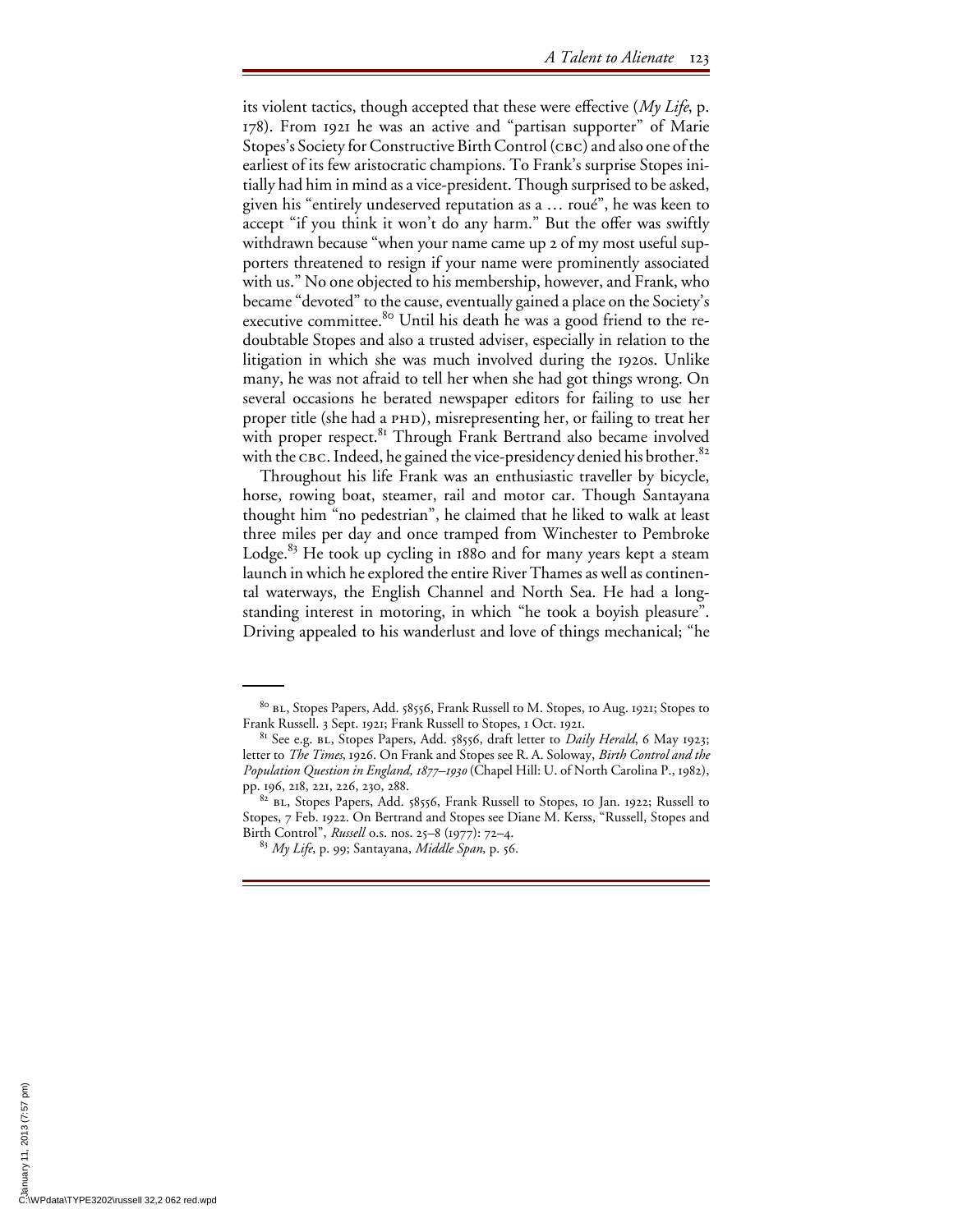fell greedily upon the prospects which motoring held out".<sup>84</sup> His first vehicle was a 2½ horsepower Benz. In America, soon after marrying Mollie, he bought a Hayes-Apperson car which he had shipped back to Britain. Many other vehicles followed and in 1924 he claimed to have driven over 200,000 miles.<sup>85</sup> As chairman of the LCC's highways committee he obtained the registration plate A1 after the Motor Act, 1903, made licensing compulsory. He later relinquished it because it became too well known to the Surrey police, notorious for their speed traps. Frank spoke in the House of Lords on motoring matters as early as 1903 and regularly thereafter. He championed the motorist, who he believed was over-taxed and victimized by the police, but also favoured severe penalties for drunk drivers. Though not a founder member of the Automobile Club of Great Britain and Ireland (Royal Automobile Club or rac from 1907), he joined at an early stage, served on all its committees, and acted as a steward in the 1903 Gordon Bennett race in Ireland. He also was prominent in the Automobile Association from its first days but resigned when it became too "cautious and respectable and refused any longer to fight the police" over speed traps.  $86$  He served with the Army Motor Reserve from its earliest days and gave evidence to the Royal Commission on Transport (1929–31).

In her memoirs, Annabel Huth Jackson recalled Frank as Bertrand's "beautiful and gifted elder brother" (Jackson, p. 62). As a youth he was tall and slim with "abundant tawny hair". In later life he lost his good looks and became "a big burly man with a florid complexion and steelblue eyes, who moved slowly and carefully".<sup>87</sup> From childhood he loved cats and dogs. One of Elizabeth's reservations about marrying him was his habit of sleeping with seven dogs on his bed (she also objected to his practice of reading Kipling aloud and his infatuation with the "hideous" Telegraph House) (*Auto*. 2: 54–5). Though utterly irreligious when he entered Winchester College, Frank took to the school's ecclesiastical traditions and for some three years was "a consistent and devoted High Churchman" (*My Life*, p. 335). He gradually retreated from this position and, after dabbling with Buddhism, jettisoned all religious belief. When

<sup>&</sup>lt;sup>84</sup> *My Life*, p. 293; Swinnerton, p. 313.<br><sup>85</sup> *The Times*, 20 Feb. 1924.

<sup>&</sup>lt;sup>86</sup> *My Life*, p. 295; Russell to Kenneth Mylne, 9 Sept. 1959, RAI 720.

<sup>87</sup> Santayana, *Middle Span*, p. 51; Usborne, pp. 47, 143, 176; Swinnerton, pp. 313–14; Moorehead, pp. 190–1.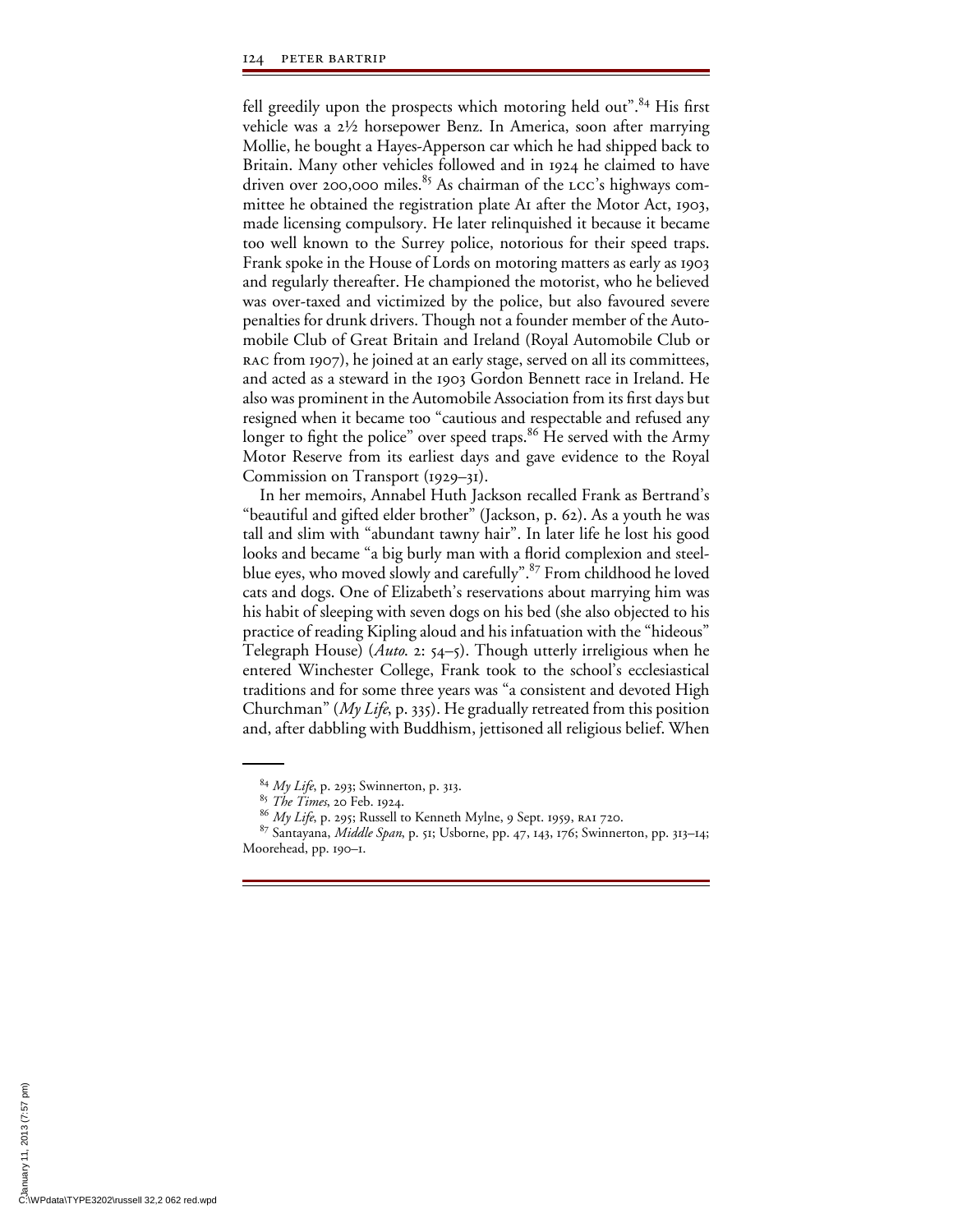admitted to Holloway he declared himself agnostic (but was listed as a member of the Church of England). One meeting with the prison chaplain sufficed for Frank, though he did read the entire Bible while incarcerated  $(My \text{ Life}, pp. 285-7)$ .

Frank died in his bathroom on 3 March 1931 at the Hotel Noailles, Marseilles, while returning home from the French Riviera where he had been recuperating from a severe attack of influenza. Though Bertrand was unaware that his brother was ill, Frank had been suffering serious heart trouble (angina) for some time—a condition Frank attributed to the anguish he suffered when Elizabeth left him.<sup>88</sup> Bertrand was shocked by what he saw when he travelled to Marseilles to identify his brother's body: "It was very horrible as he had been dead rather a long time. He looked more than life size and terribly cruel, like some dark heathen deity to whom human sacrifices are offered. I wish that had not been my last impression of him." But he was consoled by his belief that Frank met a "good end", dying "stoically" and courageously from "his exertions in the public service".<sup>89</sup>

After cremation at the St. Pierre cemetery in Marseilles on 6 March, Frank's ashes were returned to England. On 30 March they were scattered on the downs near Telegraph House. There was a secular ceremony but no religious service and mourning was not worn. To general surprise, not least Bertrand's, Frank left his scanty personal effects to Amy Elizabeth Otter, his executrix, whom he had met at the lcc and later employed both as a secretary, initially to his third wife, and "for carrying on purposes". Miss Otter had joined Frank in Toulon the day before he died<sup>90</sup>

To the extent that contemporaries and scholars have evaluated Frank's life he has been regarded as an eccentric with a colourful personal history who possessed considerable ability but underachieved for years. In other words, he was a dilettante who dabbled, with minimal success, in fields

<sup>88</sup> Russell to R. W. B. Buckland, 8 March 1931, RA1 735; Buckland to Russell, 9 March 1931, ra1 735; Santayana, *People and Places*, p. 308.

 $^{89}$  Russell to Morrell, 9 March 1931, RA3 69.001691.<br><sup>90</sup> Russell to Buckland, 8 March 1931, RA1 735; Buckland to Russell, 9 March 1931, RA1 735; Russell to A. Otter, 8 and 16 March 1931, ra1 735; Otter to Russell, 11 March 1931, ra1 735; *The Times*, 31 March 1931; *Irish Times*, 2 June 1931; Usborne, p. 209. By 1931 Miss Otter was an inspector in the Ministry of Health's Lymph Establishment (1907– 1946), based in Colindale, North London. See *British Imperial Calendar and Civil Service List 1931* (London: hmso, 1931), p. 177.